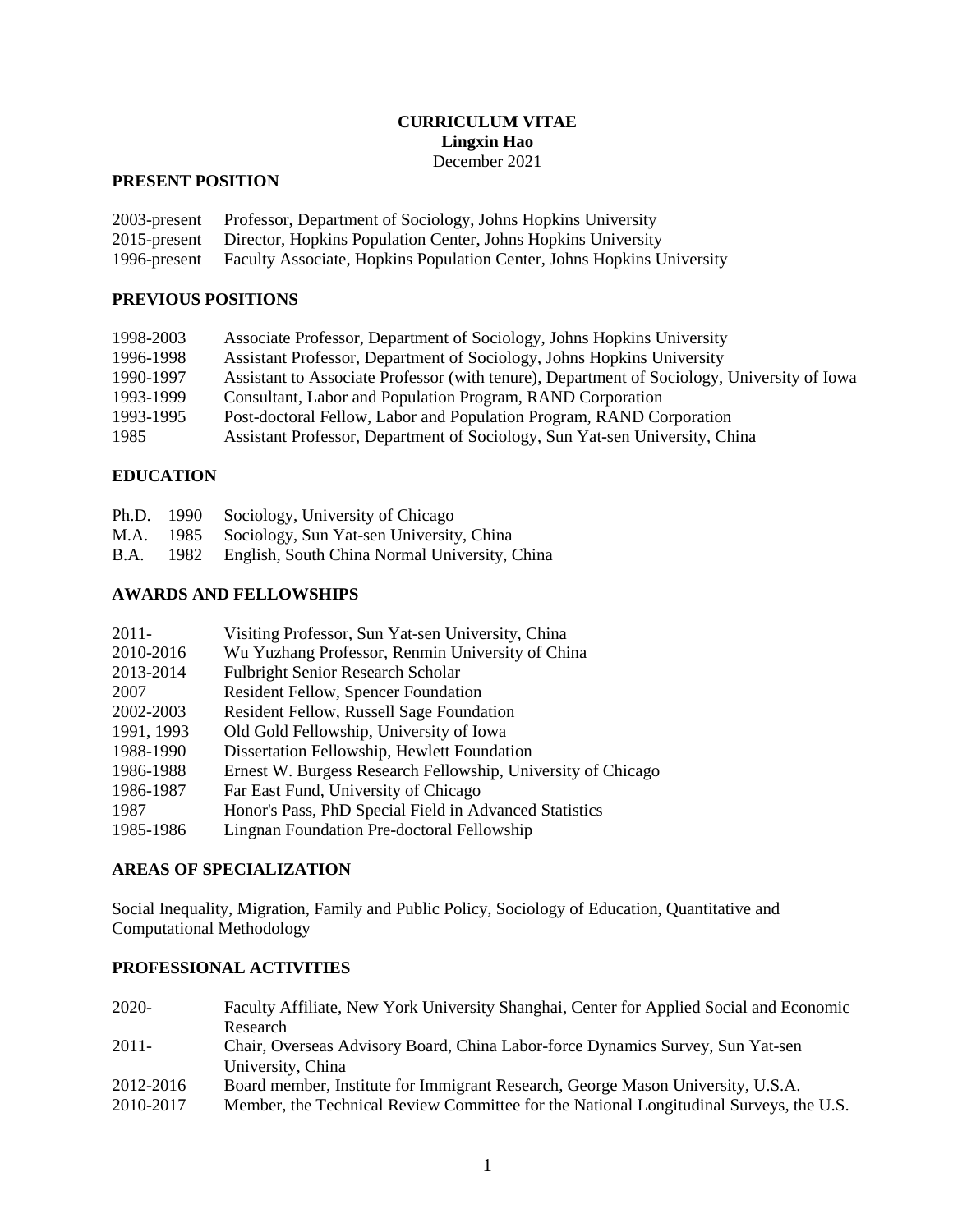|           | <b>Bureau of Labor Statistics</b>                                                   |
|-----------|-------------------------------------------------------------------------------------|
| 2009-2017 | Special Advisor, Advisory Board, Chinese General Social Survey (CGSS), Renmin       |
|           | University of China                                                                 |
| 2006-2011 | Member, Special Emphasis Panel, NIH R03, R21, and R15 grant review committee (ZRG1) |
|           | HOP B 90 S), the U.S. National Health Institute                                     |
| 2009      | Member, Review Panel, NIH P01 grant review committee (ZHD1-DSR-W (LN), the U.S.     |
|           | National Health Institute                                                           |
| 2020-2023 | Editorial Board, Sociological Methodology                                           |
| 2017-2020 | Editorial Board, Sociology of Education                                             |
| 2016-2024 | Editorial Board, Chinese Sociological Review                                        |
| 2010-2013 | Editorial Board, Sociological Methodology                                           |
| 2001-2010 | Editorial Board, Journal of Marriage and Family                                     |
| 2004-2007 | Editorial Board, Demography                                                         |
| 2001-2003 | Editorial Board, Sociology of Education                                             |
| 1998-2001 | Consulting Editor, American Journal of Sociology                                    |
|           |                                                                                     |

## **PROFESSIONAL SERVICES**

| 2017-2019 | American Sociological Association, Book Award Committee                          |
|-----------|----------------------------------------------------------------------------------|
| 2014-2017 | Council member, Section on Methodology, American Sociological Association        |
| 2011-2013 | President, North American Chinese Sociologist Association                        |
| 2010-2014 | Member, Committee on Mindel C. Sheps Award, Population Association of America    |
| 2009-2011 | Board member, North American Chinese Sociologist Association                     |
| 2009-2011 | Member, Committee on Sections, American Sociological Association                 |
| 2008-2009 | Chair, Section on Children and Youth, American Sociological Association          |
| 2005-2007 | Council member, Section on Children and Youth, American Sociological Association |
| 2006-2008 | Council member, Section on Methodology, American Sociological Association        |
|           |                                                                                  |

## **UNIVERSITY SERVICES**

| 2014-2015: | Appointed Academic Council Member, Johns Hopkins University              |
|------------|--------------------------------------------------------------------------|
| 2008-2010: | Elected Academic Council Member, Chair of Academic Affairs Subcommittee. |
|            | Johns Hopkins University                                                 |

## **PROFESSIONAL ASSOCIATIONS**

Population Association of America American Sociological Association Sociological Research Association North American Chinese Sociologists Association

# **SELECTED EXTRAMURAL RESEARCH GRANTS**

- Hao, Lingxin (Principle Investigator). 2022-2026. "Hopkins Population Center." National Institute of Health (NIH) P2CHDHD042854. (\$2,178,170)
- Hao, Lingxin (Co-Principle Investigator). 2020-2023. "Methods and Applications for Massive One-mode and Bipartite Social Networks." National Science Foundation (NSF). SES1951005 (PI: Angelo Mele). (\$549,592)
- Hao, Lingxin (Principle Investigator). 2014-2020. "Research Infrastructure for the Hopkins Population Center." National Institute of Health (NIH) R24HD042854-13.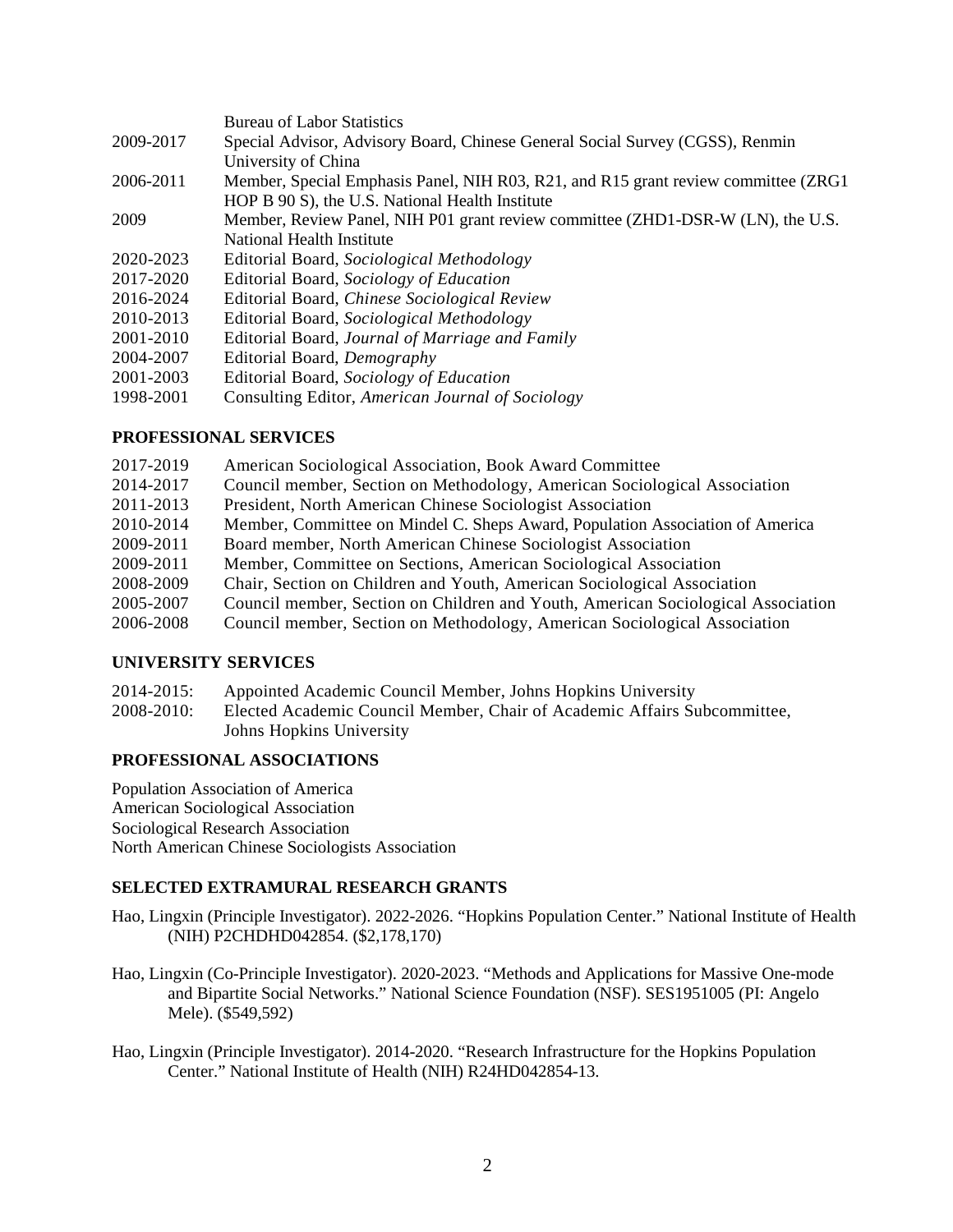- Hao, Lingxin (Principle Investigator). 2015-2017. "Agent-Based Modeling of Internal Migration." National Institute of Health (NIH) R21. (\$438,709)
- Hao, Lingxin (Principle Investigator). 2013-2016. "Student Migration and Education Segregation." National Science Foundation (NSF). (\$348,666)
- Hao, Lingxin (Principle Investigator). 2013-2014. "Rural Migrant Children in China's Urban Schools." Senior Research Grant of the Fulbright Program. (\$60,000)
- Hao, Lingxin (Principal Investigator). 2010-2012. "Immigration, College Education, and Wage Inequality in the U.S." National Science Foundation (NSF). (\$124,000)
- Hao, Lingxin (Principal Investigator). 2010-2011. "Earning Profiles and Employment Trajectories as Outcomes and Precursors: Validating Analysis Based on SIPP Synthesized Beta Data." Survey of Income and Program Participation (SIPP) Analytic Research Grants Competition, National Poverty Center with funding from the U.S. Census Bureau, Housing and Household Economics Statistics Division. (\$32,200 direct cost)
- Hao, Lingxin (Principal Investigator). 2005-2008. "Intra-Generational Mobility and Social Inequality: Does Immigration Play a Role?" National Science Foundation (NSF). (\$108,000.)
- Hao, Lingxin (Principal Investigator). 1999-2005. "Welfare Reform and Young Adult Outcomes." NICHD, National Institute of Health (NIH) R01. (\$582,843)
- Hao, Lingxin (Principal Investigator). 1999-2002. "Public Assistance, Private Support, and the Adaptation of Immigrants." National Science Foundation (NSF). (\$159,500)
- Hao, Lingxin (Principal Investigator). 1999-2002. "Economic Integration of Refugees in Maryland." Maryland Office for New Americans. (\$171,000)
- Hao, Lingxin (Co-Principal Investigator). 2001-2006. "The Impact of Neighborhood and School Context on Children in Immigrant Families." Spencer Foundation. (\$299,300)
- Hao, Lingxin (Co-Investigator). 2000-2003. "STDs, Fertility, Marriage and Demographic Projection." National Institute of Health (NIH) R01. (\$818,229)
- Hao, Lingxin (Principal Investigator). 1995-98. "Support Systems and Child Development in Single-Mother Families." NICHD, National Institute of Health (NIH) R01. (\$399,632)
- Hao, Lingxin (Principal Investigator). 1995-97. "Family Social Capital and Academic Achievement of Immigrant Children." National Science Foundation (NSF). (\$82,810)

## **SUBMITTED GRANTS**

- Hao, Lingxin (Principle Investigator). 2022-2023. "PIPP Phase 1: Transdisciplinary Integration for Probabilistic Pandemic Prediction (TIP<sup>3</sup>) in A Pathogen-Human-Environment Framework." NSF. (\$999,757). Pending.
- Hao, Lingxin (Co-Investigator). 2022-2026. "DISES: The dynamics of a changing human landscape under climate shocks and trends". NSF. (PI: Jeremy Foltz) (\$1,600,000). Pending.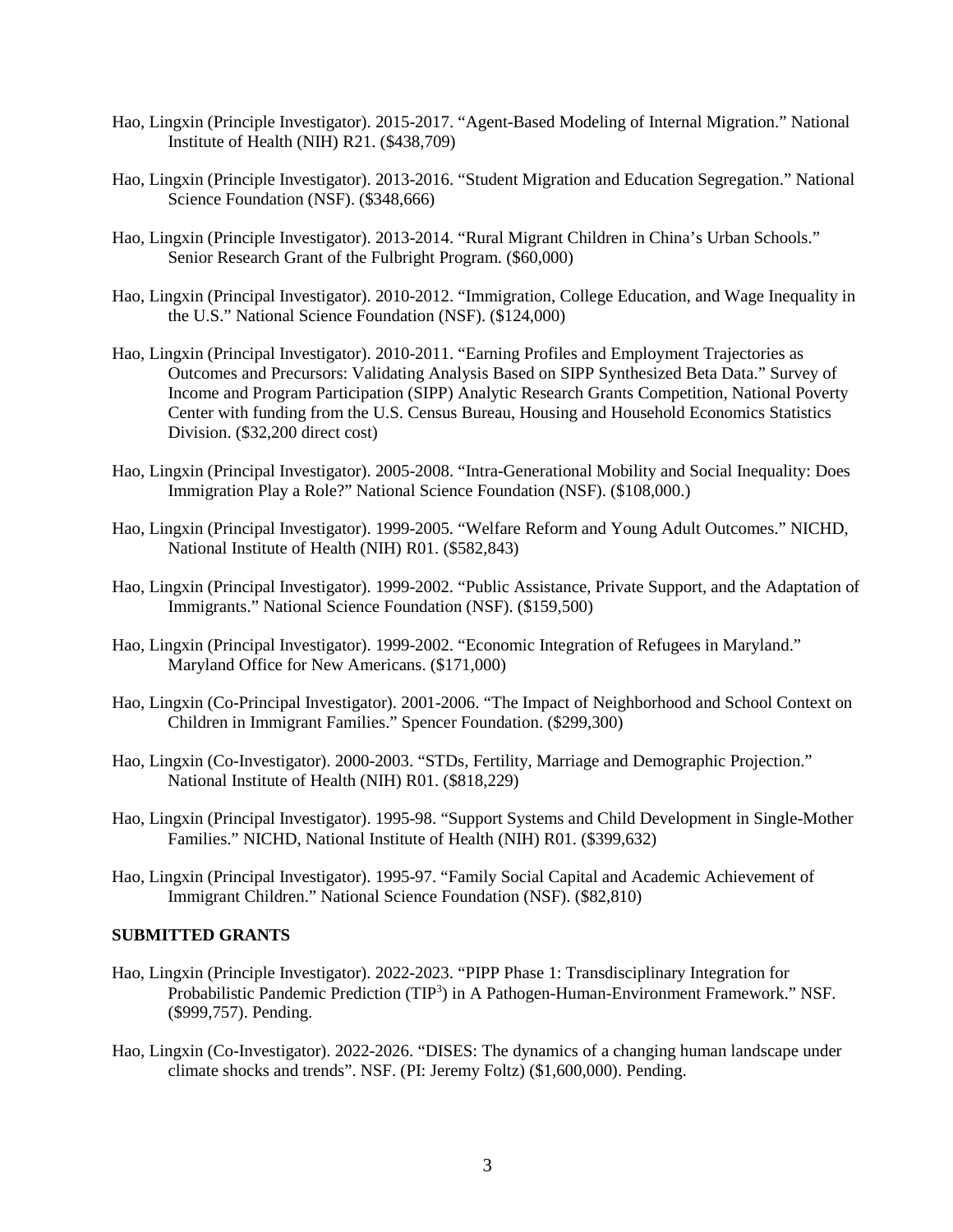- Hao, Lingxin (Principle Investigator). 2020-2025. "Interdisciplinary Training in Advanced Data Analytics for Social Science Health Research." (T32). National Institute of Health (NIH) (\$1,267,853). To be revised and resubmit.
- Hao, Lingxin (Principle Investigator) 2020-2025. "Training Program on Data from Wearables for Behavioral and Social Science Health Research." (R25). National Institute of Health (NIH). (\$864,000) To be revised and resubmit.

## **ATTEMPTED EXTRAMURAL RESEARCH GRANTS**

Hao, Lingxin (Principle Investigator). 2011-2014. "Social Science Studies of Sexual Health and Family Behavior in Rakai, Uganda." R01 of NICHD, National Institute of Health (NIH). (Co-investigators: Drs. Ron Gray and Maria Waver, M.D.s at School of Public Health, Johns Hopkins University; Dr. Andrew Cherlin, Ph.D., Sociology, Johns Hopkins University; 3-year project at \$1,450,000; received a  $13<sup>th</sup>$  percentile score)

## **INTERNAL RESEARCH GRANTS**

- Hao, Lingxin (Co-Investigator). 2020-2021. The Johns Hopkins University Discovery Award. "Analyzing Barriers and Facilitators to Enrollment in the Supplemental Nutrition Assistance Program among Latino Children in Immigrant Families." PI: Sarah Polk (School of Medicine); Co-Investigators: Elizabeth Ogburn (Biostatistics), Daniela C. Rodríguez (Public Health), Maya Venkataramani (School of Medicine)
- Hao, Lingxin (Co-Principle Investigator). 2018-2019. The Johns Hopkins University Discovery Award. "Averting an Autonomous Vehicle Winter." PI: Johnathon Ehsani (Public Health); co-PIs: Tak Igusa (Civil Engineering), Thomas Budavari (Applied Mathematics and Statistics)
- Hao, Lingxin (Co-Principle Investigator). 2018-2019. The Johns Hopkins Institute for Data-Intensive Engineering and Science Seed Funding Program Award. "Modeling Dynamics of Social Networks: Data-intensive Structural Modeling and Analysis of Simulated Network Structures." PI: Angelo Mele (Economics); Co-PI: Gerard Lemson (Physics and Astronomy)

#### **PUBLICATIONS**

#### **BOOKS**

- Hao, Lingxin and Daniel Naiman. 2010. *Assessing Inequality*. Thousand Oaks CA: Sage Publications. (Versions in English and Chinese)
- Hao, Lingxin and Daniel Q. Naiman. 2007. *Quantile Regression*. Thousand Oaks CA: Sage Publications. (Versions in English and Chinese)
- Hao, Lingxin. 2007. *Color Lines, Country Lines: Race, Immigration, and Wealth Stratification in America*. New York: Russell Sage Foundation. (Versions in English and Chinese)
- Hao, Lingxin. 1994. *Kin Support, Welfare, and Out-of-Wedlock Mothers.* New York: Garland Publishing.

## **ARTICLES IN REFERRED JOURNALS**

Yu, Xiao, Lingxin Hao, Ciprian Crainiceanu, Andrew Leroux. Forthcoming 2022. "Occupational Determinants of Physical Activity at Work: Evidence from Wearable Accelerometer in 2005-2006 NHANES." *SSM – Population Health*, doi: https://doi.org/10.1016/j.ssmph.2021.100989.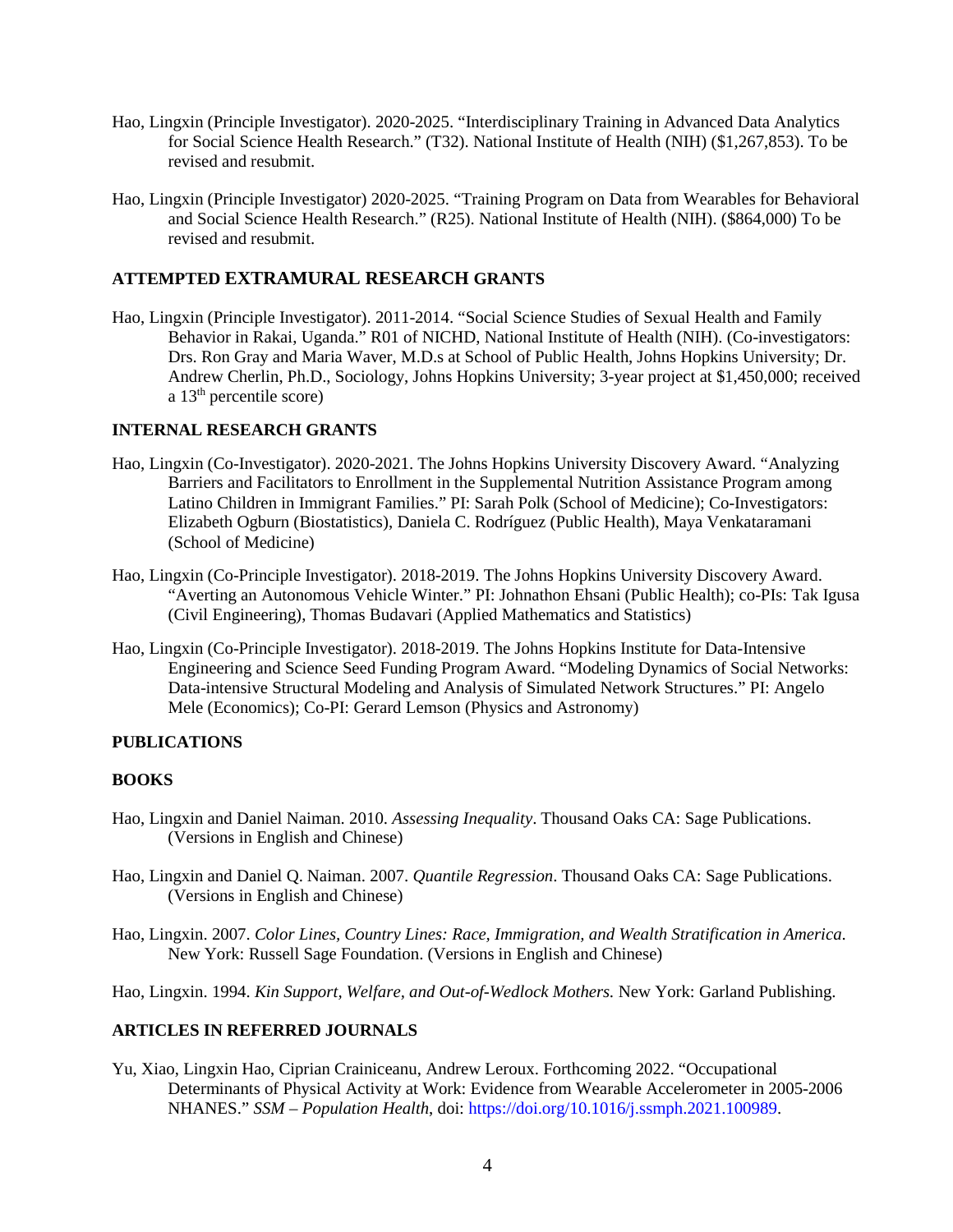- White, Alexandre Ilani Rein, Lingxin Hao, Xiao Yu, and Roland Thorpe. 2021. "Residential Racial Segregation and Social Distancing in the United States During the COVID-19 Pandemic." *EClinicalMedicine, Lancet*. <https://authors.elsevier.com/sd/article/S2589537021001206>
- Hong, Xiumei, Pamela J. Surkan, Boyang Zhang, Amaris Keiser, Yuelong Ji, Hongkai Ji, Irina Burd, Blandine Bustamante-Helfrich, S. Michelle Ogunwole, Wan-Yee Tang, Li Liu, Colleen Pearson, Sandra Cerda, Barry Zuckerman, Lingxin Hao and Xiaobin Wang. 2021. Genome-wide association study identifies a novel maternal gene  $\times$  stress interaction associated with spontaneous preterm birth. *Pediatric Research* 89:1549–1556. <https://doi.org/10.1038/s41390-020-1093-1>
- Van Eck, Kathryn, Madhuli Thakkar, Pamela A. Matson, Lingxin Hao, and Arik V. Marcell. 2021. Adolescents' Patterns of Well-Care Use Over Time: Who Stays Connected. *American Journal of Preventive Medicine* 60(5):e221−e229.
- Hao, Lingxin and Dong Zhang. 2020. "China's College Expansion and the Timing of College-to-Work Transition: A Natural Experiment." *The ANNALS of the American Academy of Political and Social Science*, 688, 93-114. PMC7410005.
- Marcell, Arik V, Kathryn Van Eck, Madhuli Thakkar, Pemela A. Matson, and Lingxin Hao. 2019. "Latent Class Models for Adolescents' Routine Care Use: Evidence For Differences In Care Use By Sex And Cohort Starting In Childhood From A U.S." *Journal of Adolescent Health*, 64(2), S18-19.
- Chen, Ting, Mary E. Hughes, Hongjian Wang, Guoying Wang, Xiumei Hong, Li Liu, Yuelong Ji, Colleen Pearson, Shenghui Li, Lingxin Hao, and Xiaobin Wang. 2019. "Prenatal, Perinatal, Early Childhood Factors Associated with Childhood Obstructive Sleep Apnea: Role of Cord and Early Childhood Plasma Leptin." *The Journal of Pediatrics*, 212, 20-27.
- Thakkar, Madhuli, Lingxin Hao and Arik Marcell. 2019. "Adolescents' and Young Adults' Routine Care Use: The Role of Their Mothers' Care Use Behaviors." *Journal of Adolescent Health*, 64(1), 107–115.
- Olapeju, Bolanle, Saifuddin, Ahmed, Guoying Wang, Guoying, Ji, Yuelong, Hong, Xiumei, Raghavan, Ramkripa, Summers, Amber, Keiser, Amaris, Ji, Hongkai, Zuckerman, Barry, Yarrington, Christina, Lingxin Hao, Surkan, Pamela J, Cheng, Tina L, and Wang, Xiaobin. 2018. "Maternal Postpartum Plasma Folate Status and Preterm Birth in a High-Risk US Population." *Public Health Nutrition*, doi:10.1017/S1368980018003221.
- Fu, Zhaohao and Lingxin Hao. 2018. "Agent-Based Modeling of China's Rural-Urban Migration and Social Network Structure." *Physica A*, 490, 1067-1075. [http://www.sciencedirect.com/science/article/pii/S0378437117308853?via%3Dihub.](http://www.sciencedirect.com/science/article/pii/S0378437117308853?via%3Dihub)
- Hao, Lingxin and Xiao Yu. 2017. "Sources of Unequal Cognitive Development of Middle-School Students in China's Rural-Urban Migration Era." *Chinese Journal of Sociology*, 3(1), 32-55. (DOI) https://doi.org/10.1177/2057150X16684115.
- Hao, Lingxin and Yucheng Liang. 2016. "The Spatial and Career Mobility of China's Urban and Rural Labor Force." *Management and Organization Review* 12(1):135-158. (DOI) http://dx.doi.org/10.1017/mor.2015.35.
- Hao, Lingxin and Siri Warkentien. 2016. "Uneven Hedging of Global Economic Risks: Are Skilled Immigrants Advantaged?" *Population, Space and Place* 22(5):411-27. (DOI) 10.1002/psp.1913.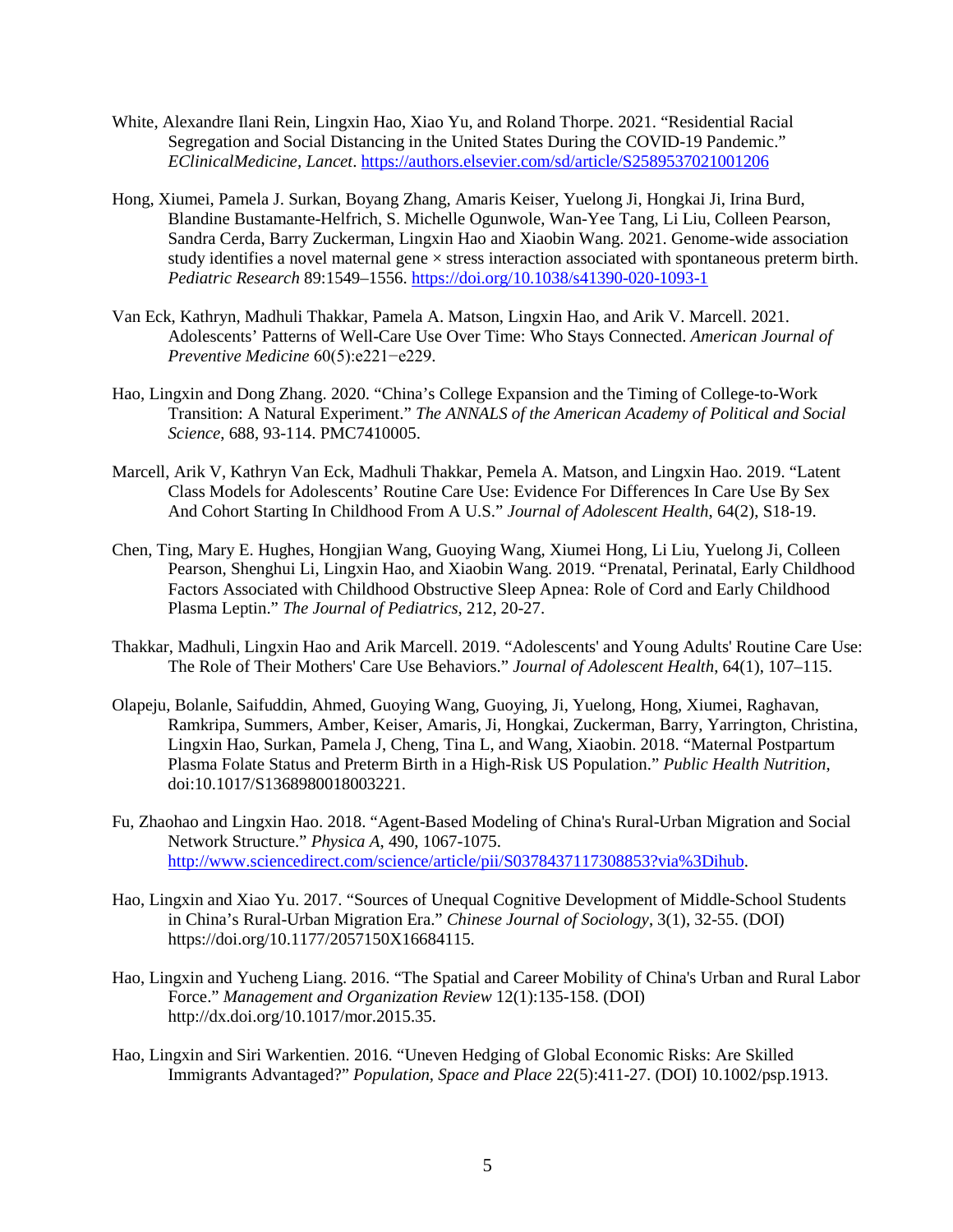- Hao, Lingxin and Wei-Jun Jean Yeung. 2015. "Parental Spending on School-Age Children: The Role of SES, Race, and Parental Expectation." *Demography* 52(3):835-860. (DOI) 10.1007/s13524-015- 0386-1.
- Hao, Lingxin, Alfred Hu, and Jamie Lo. 2014. "Two Aspects of the Rural-Urban Divide and Educational Stratification in China: A Trajectory Analysis." *Comparative Education Review* 58(3):509-536.
- Wang, Weidong, Guihua Xie, and Lingxin Hao. 2014. "Rural Panel Surveys in Developing Countries: A Selective Review." *Economic and Political Studies* 2(2):151-177.
- Hao, Lingxin. 2013. "Admission-Group Salary Differentials in the United States: The Significance of Labor Market Institutional Selection of High-Skilled Workers." *Journal of Ethnic and Migration Studies* 1337-1360.
- Hao, Lingxin and Han Soo Woo. 2012. "Distinct Trajectories in the Transition to Adulthood: Are Children of Immigrants Advantaged?" *Child Development* 83(5):1623-1639.
- Hao, Lingxin*.* 2012. "Cumulative Causation of Rural Migration and Initial Peri-Urbanization in China." *Chinese Sociological Review* 44(3):6–33.
- Hao, Lingxin and Eric Fong. 2011. "Linking Dichotomous Segregation with Multigroup Segregation: Weighted Segregation Ratios in Selected U.S Metropolitan Areas." *Social Science Research* 40(1):379-391.
- Hao, Lingxin and Julie J. H. Kim. 2009. "Immigration and American Obesity Epidemic." *International Migration Review* 43(2):237-262.
- Hao, Lingxin and Suet-ling Pong. 2008. "The Role of School in Upward Mobility of Disadvantaged Immigrants' Children." *The ANNALS of the American Academy of Political and Social Science* 620(1):62-89.
- Hao, Lingxin, V. Joseph Hotz and Ginger Z. Jin. 2008. "Games Parents and Adolescents Play: Risky Behavior, Parental Reputation, and Strategic Transfers." *Economic Journal* 118:515-555.
- Hao, Lingxin, Nan M. Astone and Andrew J. Cherlin. 2007. "The Effects of Stringent Child Support and Welfare Policies on Non-marital, Teenage Childbearing." *Population Research and Policy Review* 26(3):235-257.
- Pong, Suet-ling and Lingxin Hao. 2007. "Neighborhood and School Factors in the School Performance of Immigrants' Children." *International Migration Review* 41(1):206-241.
- Hao, Lingxin and Ross L. Matsueda. 2006. "Family Dynamics through Childhood: A Sibling Model of Behavior Problems." *Social Science Research* 35:500-524.
- Pong, Suet-ling, Lingxin Hao, and Erica Gardner. 2005. "The Roles of Parenting Styles and Social Capital in the School Performance of Immigrant Asian and Hispanic Adolescents." *Social Science Quarterly* 86(4):928-950.
- Portes, Alejandro and Lingxin Hao. 2004. "The Schooling of Children of Immigrants: Contextual Effects on the Educational Attainment of the Second Generation." *Proceedings of National Academy of Sciences* 101:11920-27. Spanish Translation: *Migraciones* 17 (2005): 7-44.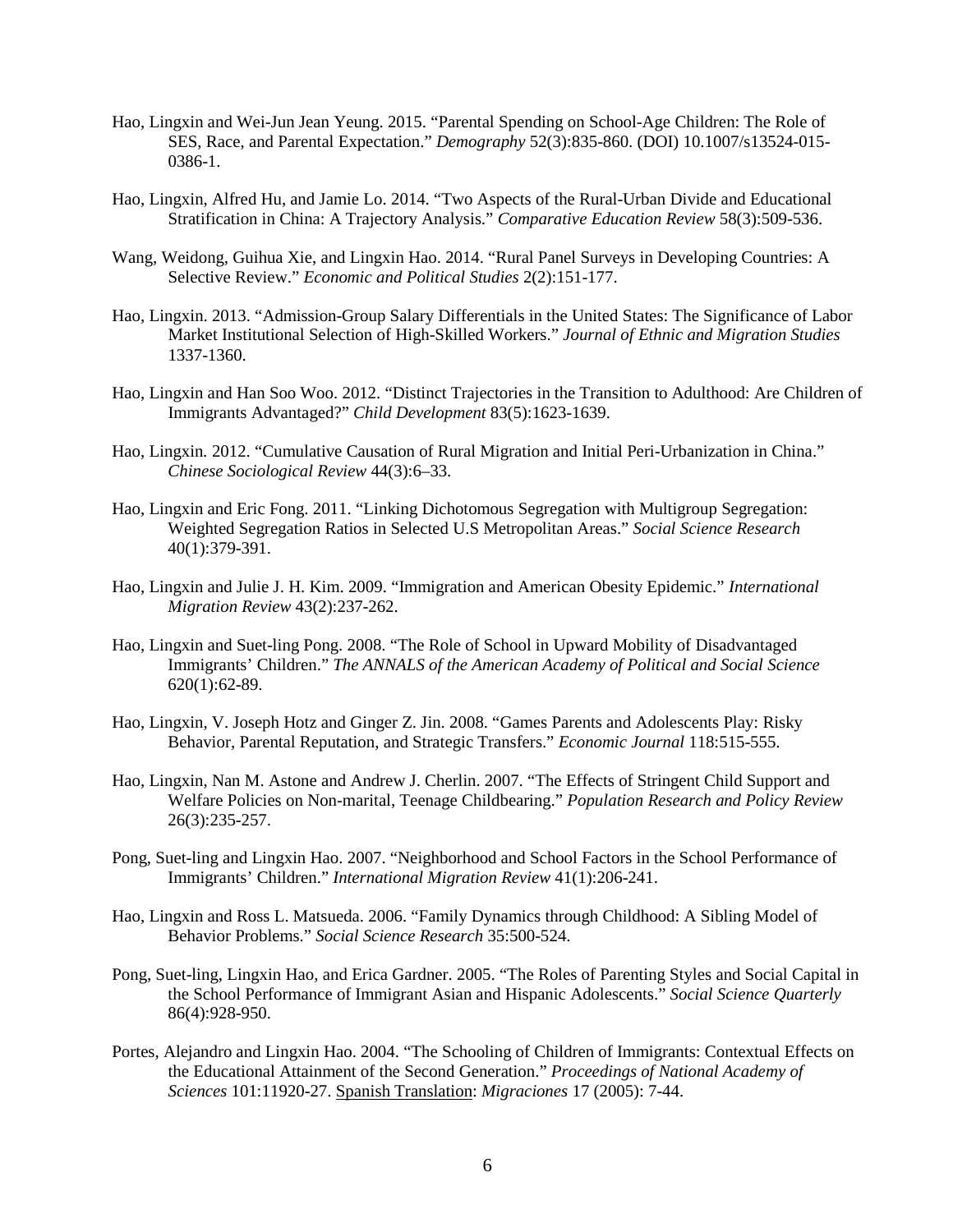- Hao, Lingxin, Nan M. Astone and Andrew J. Cherlin. 2004. "Adolescents' School Enrollment and Employment: Effect of State Welfare Policies." *Journal of Policy Analysis and Management* 23:697- 721.
- Porter, Laura, Lingxin Hao, David Bishai, David Serwadda, Maria J. Wawer, Thomas Lutalo, Ronald Gray, and The Rakai Project Team. 2004. "HIV Status and Union Dissolution in Sub-Saharan Africa: The case of Rakai, Uganda." *Demography* 41(3):465-482.
- Hao, Lingxin and Andrew J. Cherlin. 2004. "Welfare Reform and Teenage Pregnancy, Childbirth, and School Dropout." *Journal of Marriage and Family* 66:179-194.
- Hao, Lingxin. 2004. "Nested Heterogeneity and Difference in Differences." *Quality and Quantity* 38:185- 203.
- Hao, Lingxin. 2004. "Wealth of Immigrant and Native-Born Americans." *International Migration Review* 38:518-546.
- Hao, Lingxin. 2003. "Public Assistance and Private Support for Immigrant Families." *Journal of Marriage and Family* 65:36-51.
- Portes, Alejandro and Lingxin Hao. 2002. "Linguistic Adaptation, Acculturation, and Gender in the Immigrant Second Generation". *Ethnic and Racial Studies* 25:889-912.
- Hao, Lingxin and Guihua Xie. 2002. "The Complexity and Endogeneity of Family Structure in Explaining Children's Misbehavior." *Social Science Research* 31:1-28.
- Hao, Lingxin and Yukio Kawano. 2001. "Immigrants' Welfare Use and Opportunity for Coethnic Contact." *Demography* 38:375-389.
- Hao, Lingxin and Richard Johnson. 2000. "The Economic, Social and Cultural Origins of Emotional Wellbeing: Comparison of Immigrants and Natives at Midlife." *Research on Aging* 22:599-629.
- Hao, Lingxin and Melissa Bonstead-Bruns. 1998. "Parent-Child Difference in Educational Expectations and Academic Achievement of Immigrant and Native Students." *Sociology of Education* 71:175-198.
- Portes, Alejandro and Lingxin Hao. 1998. "E Pluribus Unum: Bilingualism and Language Loss in the Second Generation." *Sociology of Education* 71:269-294.
- Hao, Lingxin and Mary C. Brinton. 1997. "Productive Activities and Support Systems of Single Mothers." *American Journal of Sociology* 102(5):1305-1344.
- Hao, Lingxin. 1997. "Using a Multinomial Logit Specification to Model Two Interdependent Processes with an Empirical Application." *Sociological Methods and Research* 26(1):80-117.
- Hao, Lingxin. 1996. "Family Structure, Private Transfers, and the Economic Well-Being of Families with Children." *Social Forces* 75(1):269-292.
- Hao, Lingxin. 1995. "Poverty, Public Assistance, and Children in Intact and Single-Mother Families." *Journal of Family and Economic Issues* 16(2):181-205.
- Hao, Lingxin. 1995. "How Does a Single Mother Choose Kin and Welfare Support?" *Social Science Research* 24:1-27.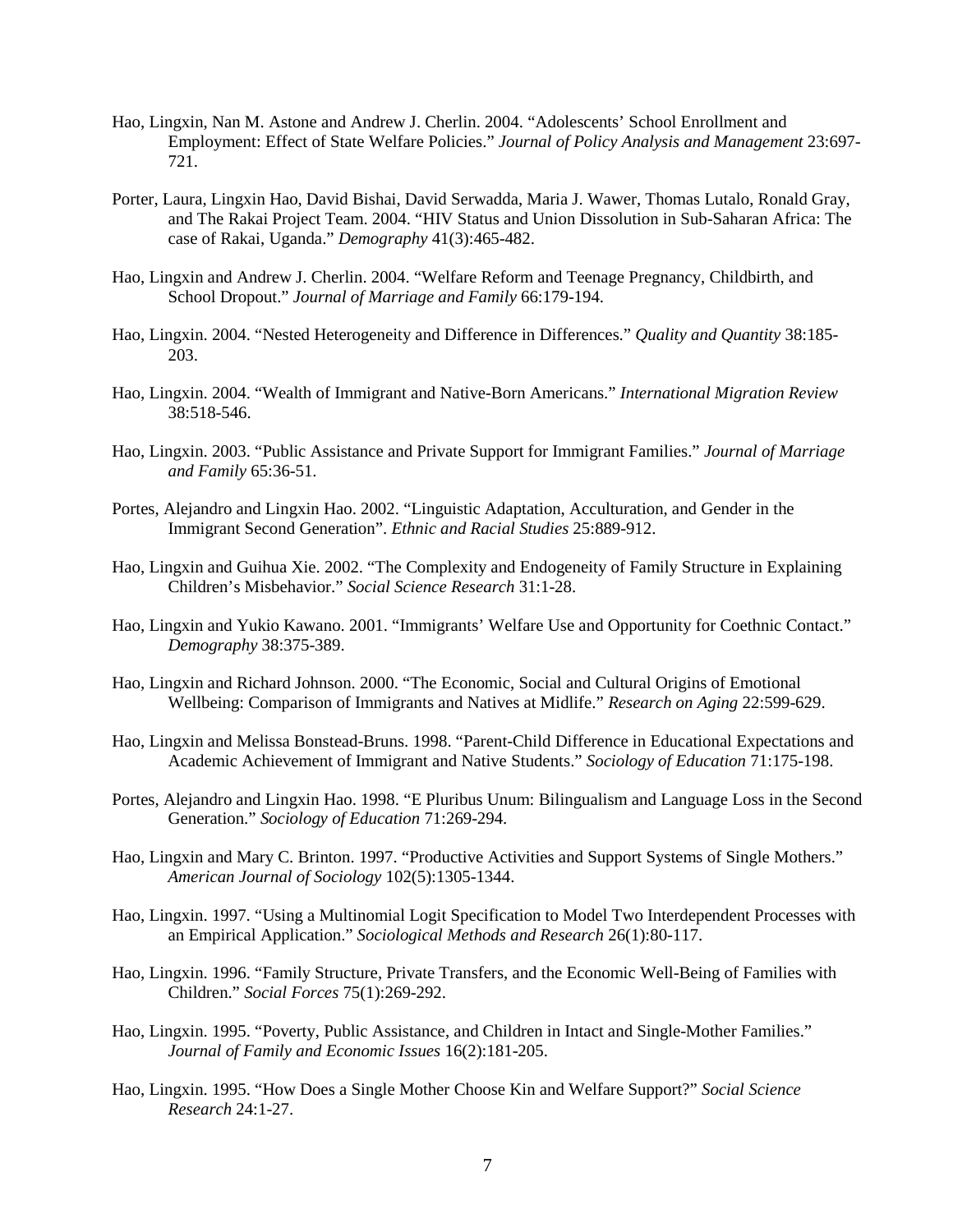- Parish, William L., Lingxin Hao, and Dennis P. Hogan. 1991. "Family Support Networks, Welfare, and Work Experiences of Young American Mothers." *Journal of Marriage and Family* 53:203-215.
- Hogan, Dennis P., Lingxin Hao, and William L. Parish. 1990. "Race, Kin Networks, and Assistance to Mother-Headed Families." *Social Forces* 68(3):797-812.
- Coleman, James S. and Lingxin Hao. 1989. "Linear Systems Analysis: Macro-Level Analysis with Micro-Level Data." *Sociological Methodology* 19:395-422.

#### **PEER REVIEWED BOOK CHAPTERS**

- Hao, Lingxin and Weidong Wang. In Press 2022. "School Continuation after Compulsory Education in China." Chapter 7, *Social Inequalities in China*, Imperial College Press and the World Scientific Press.
- Hao, Lingxin and Xiao Yu. 2015. "Rural-Urban Migration and Children's Access to Education: China in Comparative Perspective." Background paper for the *EFA Global Monitoring Report*, UNESCO.
- Hao, Lingxin and Yingyi Ma. 2011. "Immigrant Youth in Postsecondary Education." Pp. 275-296 in Cynthia Garcia Coll and Amy Marks (eds.) *Is Becoming an American a Developmental Risk?* American Psychological Association Book Center.
- Kilburn, M. Rebecca and Lingxin Hao. 1996. "The Impact of Federal and State Policy Changes on Child Care in California" pp.45-75 in James Hosek and Robert Levine (eds.) *The New Fiscal Federalism and the Social Safety Net: A View from California*. Santa Monica CA: RAND.
- Parish, William L., Lingxin Hao and Dennis Hogan. 1995. "Family Support Networks, Welfare, and Work Experiences of Young American Mothers." In Bowen, Gary L. and Joe F. Pittman (eds.) *The Work and Family Interface: Toward a contextual Effects Perspective*. Minneapolis, MN: National Council on Family Relations (Reprint of 1991 Journal of Marriage and Family article).

#### **OTHER PEER REVIEWED PUBLICATIONS**

- Hao, Lingxin. 2020. "Regression, Quantile." in *Sage Research Method Foundations*. URL [https://methods.sagepub.com/foundations/regression-quantile DOI 10.4135/9781526421036936680.](https://methods.sagepub.com/foundations/regression-quantile%20DOI%2010.4135/9781526421036936680)
- Nathenson, Robert and Hao, Lingxin. 2011. "Assimilation" entry in Kathleen Arnold (ed.) *Anti-Immigration in the United States: A Historical Encyclopedia.* Santa Barbara: ABC-CLIO.

## **BOOK REVIEWS**

- Hao, Lingxin. 2015. Review of *The Children of Immigrants at School: A Comparative Look at Integration in the United States and Western Europe.* Edited by Richard Alba and Jennifer Holdaway. *American Journal of Sociology* 120(4):1241-1243.
- Hao, Lingxin. 2005. Review of *Remaking the American Mainstream: Assimilation and Contemporary Immigration* by Richard Alba and Victor Nee. *Social Forces* 84(2):1309-1311.
- Hao, Lingxin. 1992. Review of *Lone Parenthood: An Economic Analysis* by John F. Ermisch. *American Journal of Sociology* 98(2):428-430.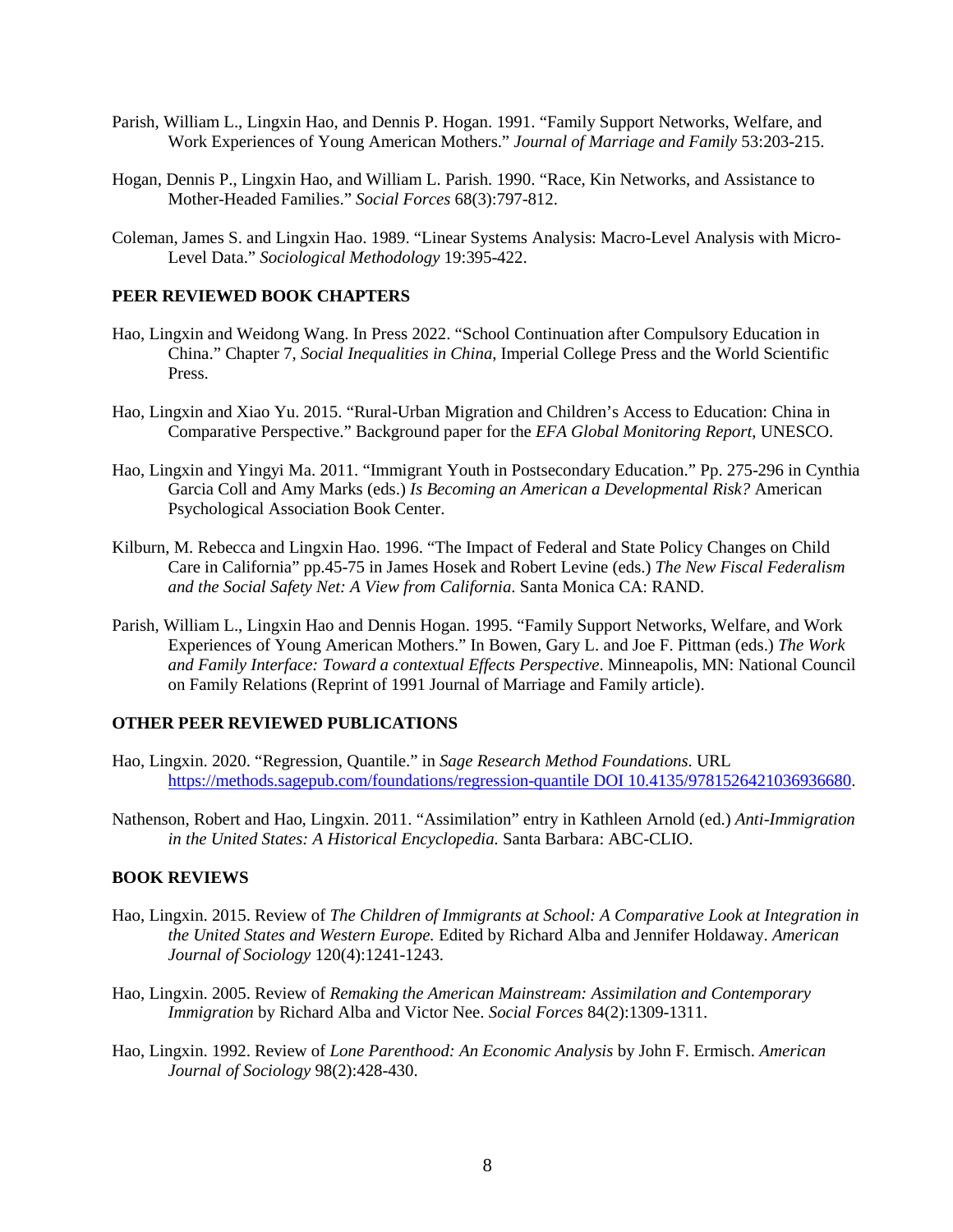Hao, Lingxin. 1990. Review of *Women, Work, and Divorce* by Richard R. Peterson. *American Journal of Sociology* 95(6):1588-90.

## **PAPERS IN PROGRESS**

- Hao, Lingxin. 2021. "The Long Arm of Student Debt for the Black-White Wealth Gap in the United States.". Under journal review.
- Hao, Lingxin, Angelo Mele, Joshua Cape, Avanti Athreya, Cong Mu, and Carey E. Priebe. 2021. "A Network Science Approach to Micro-Macro Structural Analysis of the Labor Market." Under journal review.
- Mele, Angelo, Lingxin Hao, Joshua Cape, Carey E. Priebe. 2021. "Spectral inference for large Stochastic Blockmodels with nodal covariates." [https://arxiv.org/abs/1908.06438.](https://arxiv.org/abs/1908.06438) Revised and Resubmitted for journal publication.
- Mu, Cong, Angelo Mele, Lingxin Hao, Joshua Cape, Avanti Athreya, and Carey E. Priebe. 2021. "On identifying unobserved heterogeneity in stochastic blockmodel graphs with vertex covariates." [https://arxiv.org/pdf/2007.02156.pdf.](https://arxiv.org/pdf/2007.02156.pdf) Revised and Resubmitted for journal publication.
- Hao, Lingxin and Jiaolong He. 2021. "The Long-term Impact of Housing Reform on Housing Inequality in Urban China." Under journal review.

#### **ONGOING WOKKING PAPERS**

Hao, Lingxin. "A Dynamic Analysis of Intergenerational Mobility."

Hao, Lingxin. "Early Parental Investment and Child Development Trajectories."

#### **ONGOING SURVEYS**

I played a leading role in two nationally representative, longitudinal surveys in China. The China Education Panel Survey (CEPS, see [http://ceps.ruc.edu.cn/\)](http://ceps.ruc.edu.cn/) has completed field data collection and is currently in the process of data cleaning and editing. China Labor-force Dynamics Survey (CLDS, see [http://css.sysu.edu.cn/Data\)](http://css.sysu.edu.cn/Data) has collected four waves of biennial data 2012, 2014, 2016 and 2018. The 2020 wave is delayed due to COVID-19 and will resume when possible.

## **WORKSHOPS**

- Lingxin Hao. 2003-2020. Monthly workshops of Program on Social Inequality, Sociology Department, Johns Hopkins University.
- Lemson, Gerard (PhD, Physics and Astronomy), Fu, Zhaohao (PhD Candidate, Civil Engineering), and Hao, Lingxin (Professor, Sociology). 2018. HPC-IDIES Workshop: Data-Intensive Methods in Human Population Research. University-wide, Johns Hopkins University, March 18.

## **SELECTED INVITED LECTURES**

Hao, Lingxin. 2021. "A Social Network Modeling Approach to Detecting Labor Market Structure from Massive Employment Relations." Invited Seminar, Harvard Social Demography Center. Virtual, February.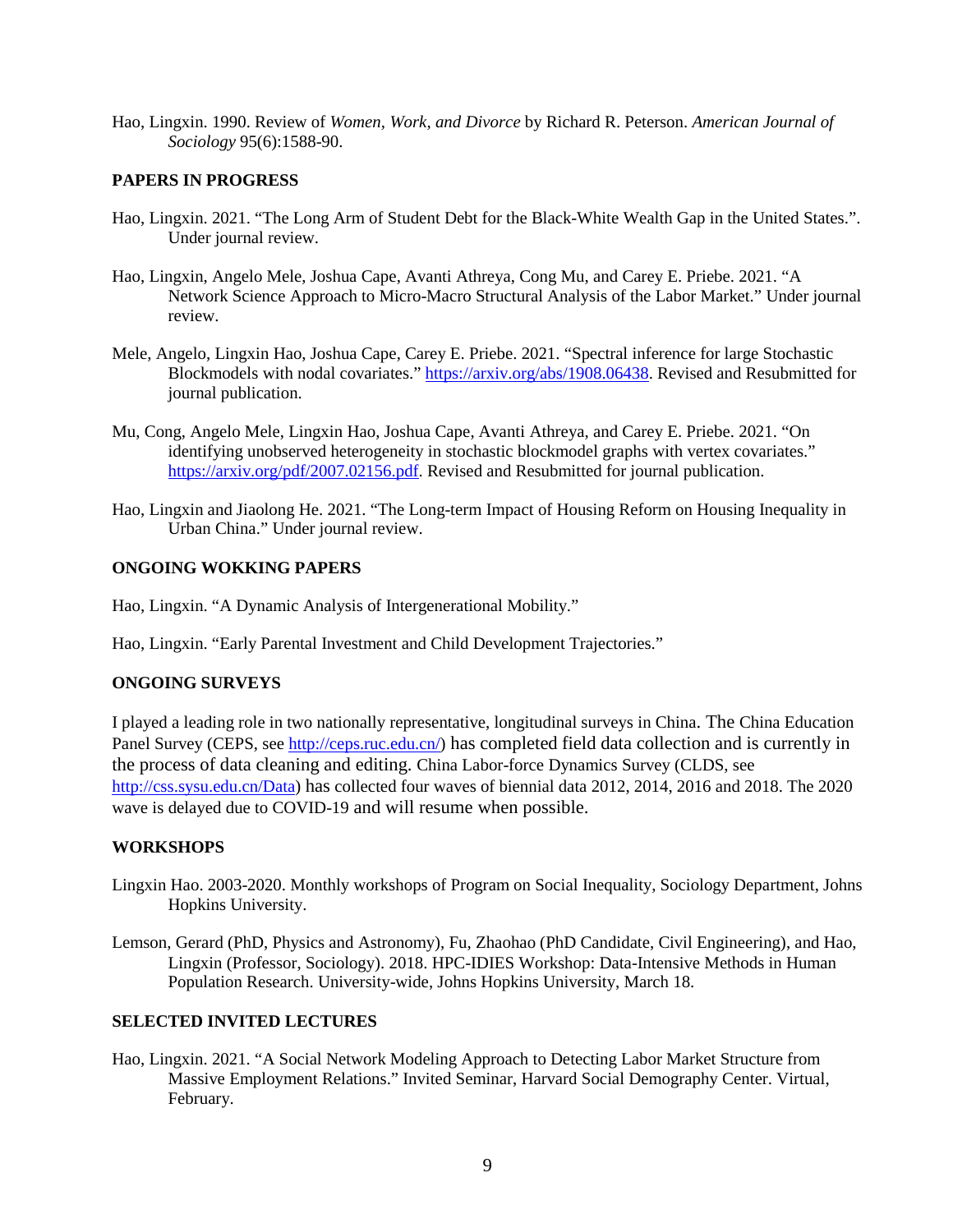- Hao, Lingxin. 2020. "Two-Sided Latent Structure of Employment Relations: A Network Approach." Invited Seminar, Center for Applied Social and Economic Research, New York University-Shanghai, virtual, November.
- Hao, Lingxin. 2019. "Labor Market Activities and Wealth Inequality in Immigrant America." Invited Seminar, Sociology Department, Columbia University. February.
- Hao, Lingxin. 2017. "Social Science, Causal Inference, and Large-scale Panel Survey." Invited University Public Lecture, Sun Yat-sen University, China, December.
- Hao, Lingxin and Zhang, Xian. 2017. "The Emerging Social Segregation in China's Adolescent Society: Rural-Urban Migration and Hukou." Invited Panelist at the Center for the Study of Contemporary China, University of Pennsylvania, April.
- Hao, Lingxin. 2016. "Early Parental Investment and Childhood Human Capital Formation." Invited Seminar at the Center for Policy Research, Syracuse University, April.
- Hao, Lingxin. 2016. "Unequal Compulsory Education in China's Rural-urban Migration Era." Invited talk at the Weatherhead East Asian Institute, Columbia University, April.
- Hao, Lingxin. 2015. "Rural-urban Migration and the Development of Middle Schoolers in China." Invited Seminar at the Center for the Study of Contemporary China, University of Pennsylvania, November.
- Hao, Lingxin. 2015. "Rural-urban Migration and the Development of Middle Schoolers in China." Invited Seminar at the Education Finance Research Center, Beijing University, October.
- Hao, Lingxin. 2014. "China's Rural-Urban Migration and Children's Opportunities and Outcomes in Compulsory Education." Invited seminar at Department of Sociology, Chinese University of Hong Kong, December.
- Hao, Lingxin. 2014. "Uneven Hedging of Global Economic Risks: Are Skilled Immigrants Advantaged?" Invited panelist at the Conference "Innovative Research on Urbanization", Renmin University of China, Beijing, July.
- Hao, Lingxin. 2014. "The Spatial and Career Mobility of Urban and Rural Labor Force in China." Invited keynote panelist at the Annual Meetings of International Association of Management and Organization, Beijing, China, June.
- Hao, Lingxin. 2014. "Distinct Trajectories in the Transition to Adulthood: Are Children of Immigrants Advantaged?" Invited seminar at the School of Public Health, Sun Yat-sen University, Guangzhou, China, June.
- Hao, Lingxin. 2013. "Two-way Selection in Migration Process: The Effects of Global Recession on Chinese Rural Labor Force." Invited panelist at the Conference on China Labor-force Dynamic Survey, Sun Yat-sen University, Guangzhou, China, December.
- Hao, Lingxin. 2013. "Distinct Trajectories in the Transition to Adulthood: Are Children of Immigrants Advantaged?" Invited seminar at the Public Health Colloquium, Yangming University, Taipei, Taiwan, December.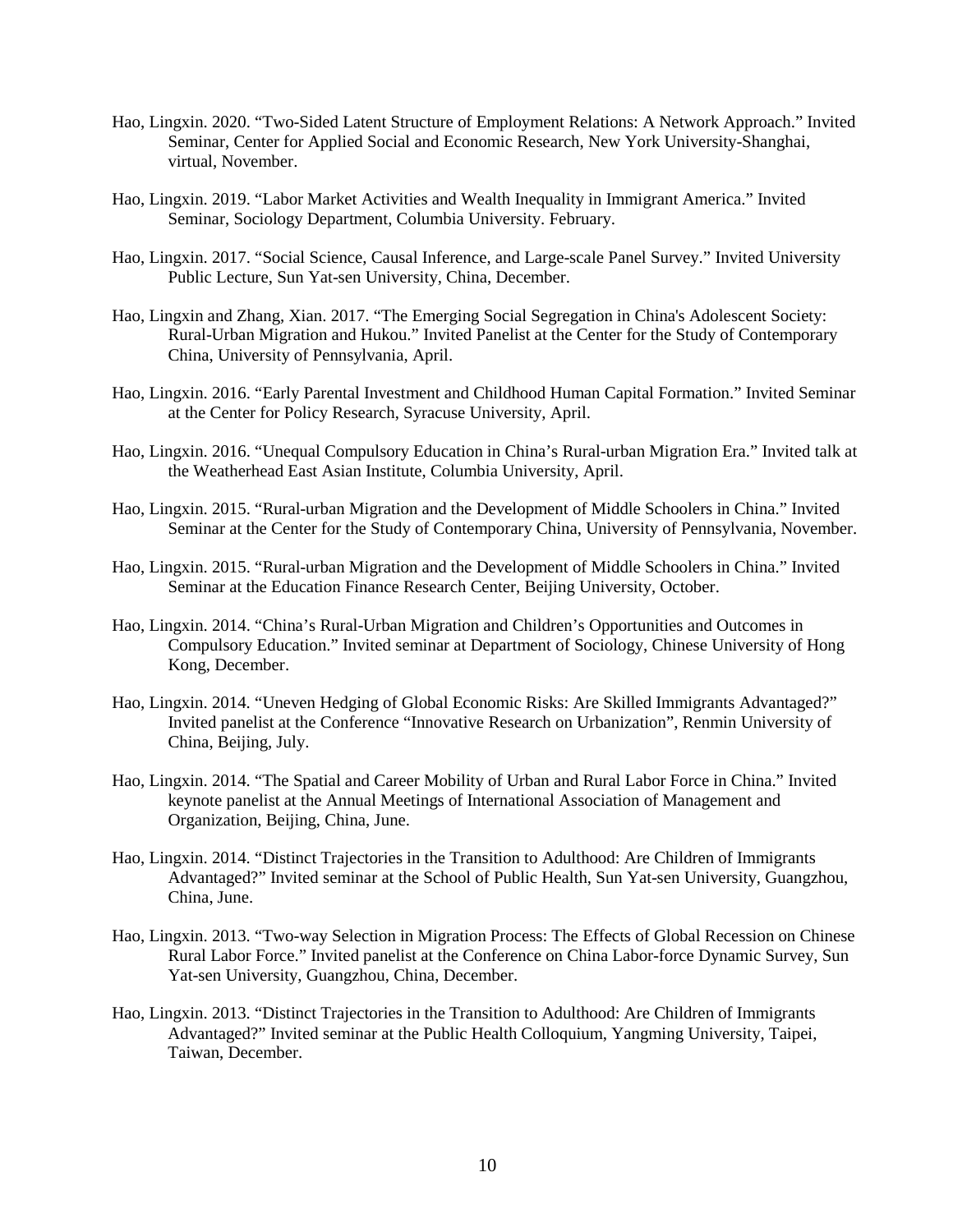- Hao, Lingxin. 2013. "Compressed Modernity in the Life Course of a Cohort of Taiwanese Youth: Teen Sex and First Marriage." Invited panelist at the Taiwan Youth Project Conference, Academia Sinaca, Taipei, Taiwan, December.
- Hao, Lingxin. 2013. "An Introduction to Chinese Education Panel Survey: Junior-High Cohort." Invited panelist at the Survey Research Conference, Southwest University of Finance and Economics, Chengdu, China, December.
- Hao, Lingxin. 2013. "CNSDA: From Users' Perspective." Invited panelist at the Survey Research Conference, Chinese National Science Foundation, Beidaihe, China, August.
- Hao, Lingxin. 2013. "The Emerging China Welfare State in a Three-Dimension Perspective." Invited workshop speaker at the Workshop on Comparative Welfare State from an East Asian Perspective, Harvard Yenching Institute, May.
- Hao, Lingxin. 2013. "Rural-Urban Migration in China: A Complex System Analysis Using Agent-Based Modeling." Invited seminar at the Sociology Colloquium, Brown University, Providence, April.
- Hao, Lingxin. 2012. "Children of Rural Migrants in Urban Schools: Patterns and Conceptual Issues." Invited seminar at the Center for East Asian Studies and Sociology Workshop, University of Pennsylvania, Philadelphia, November.
- Hao, Lingxin. 2012. "Income Inequality among American Children during the Great Recession." Invited seminar at the Population Research Center, University of Texas, Austin, March.
- Hao, Lingxin. 2011. "Multi-Domain Pathways to Adulthood: Is There an Advantage for Children of Immigrants?" Invited seminar at the Population Research Center, University of Pennsylvania, February.
- Hao, Lingxin. 2010. "Institutional and Individual Selection: The Case of High-Skilled Immigrants in the U.S." Invited seminar at Center for the Study of Economy and Society, Cornell University, April.
- Hao, Lingxin. 2010. "Adolescent Growth and Transition: Life Course Perspective and Longitudinal Analysis." Invited public lecture at Sun Yat-sen University, China, June.
- Hao, Lingxin. 2009. "Adolescent Growth and Transitions: Life Course Perspective and Longitudinal Analysis." Invited keynote speech at *the 3rd Conference of Taiwan Youth Project*, Academia Sinica, Taiwan, December.
- Hao, Lingxin. 2009. "Immigration, Labor Market Institutions, and the Structure of Inequality in the U.S." Invited presentation at *Employment Protection and Inequality Workshop*, Harvard University, November.
- Hao, Lingxin. 2009. "From Temporary to Permanent: Extended Internal Labor Markets and Skilled Immigration to the U.S." Invited Seminar, Maryland Population Research Center, University of Maryland, College Park, October.
- Hao, Lingxin. 2009. "Postsecondary Educational Paradox among Immigrant Youth: Patterns and Explanations." Invited panelist at the Immigrant Paradox Conference, Brown University, Providence, March.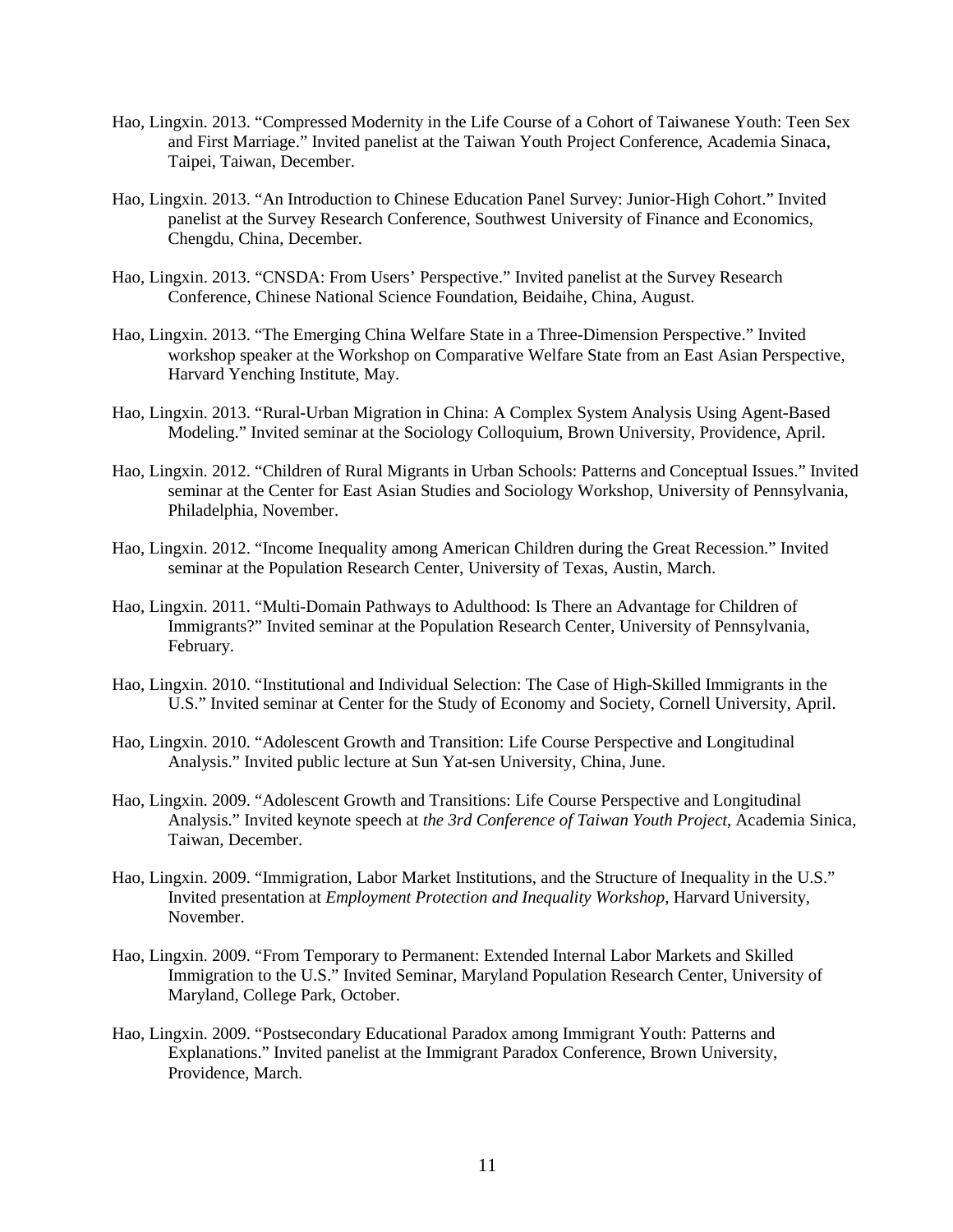- Hao, Lingxin. 2007. "Racial Gaps in Asset Poverty." Invited panelist at the Conference "Wealth Inequality and the Eroding Middle Class", Center on Poverty, Work and Opportunity and the American Constitution Society for Law and Policy, November 4-5, 2007, Chapel Hill, North Carolina.
- Hao, Lingxin. 2006. "Sources of Wealth Inequality: Analyzing Conditional Distribution." Invited seminar at The Center for Advanced Social Science Research, New York University, January.
- Hao, Lingxin. 2005. "Immigration and Wealth Inequality: A Distributional Approach." Invited seminar at The Center for the Study of Wealth and Inequality, Columbia University, April.
- Hao, Lingxin. 2003 "Wealth Inequality in the U.S.: Does Nativity Play a Role?" Invited seminar, Center for Research on Families and Center for Studies in Demography and Ecology, University of Washington, Seattle, November.
- Hao, Lingxin. 2001. "Adolescents' School Enrollment and Employment: Effect of State Welfare Policies." Invited lecture at the Demographic Workshop, University of Chicago, January; the Demographic Workshop, State University of New York at Albany, December; and the Labor and Population Workshop, RAND, December;
- Hao, Lingxin. 2001. "Family Dynamics through Childhood: A Sibling Model of Behavior Problems." Invited lecture at the Demographic Workshop, Penn State University, March; Hopkins Population Center Seminar, April; and the Demographic Workshop, Brown University, May.

#### **SELECTED PROFESSIONAL CONFERENCES**

- Hao, Lingxin. 2022. "Family Demography: Where is it now? Where should it be going?" Invited Session Organizer and Chair. Speakers: Frances Goldscheider, Wendy Manning, Philip Cohen, and Andrew Cherlin. To be held at the Annual Meetings of Population Association of America, April, St. Louis.
- Hao, Lingxin. 2021. "Student Loan Debt and Race-Nativity Divergence in Wealth Accumulation." Presented at the Annual Meetings of American Sociological Association, virtual, August.
- Hao, Lingxin. 2021. "Racial Wealth Gap and Educational Debt Burden in Immigrant America." Presented at the Annual Meetings of Population Association of America, virtual, April.
- Yu, Xiao, Lingxin Hao, Andrew Leroux, Ciprian Crainiceanu. 2021. "Accelerometry Physical Activity across Occupations in the United States." Presented at the Annual Meetings of Population Association of America, virtual, April.
- White, Alexandre, Lingxin Hao, Xiao Yu, Roland Thorpe. 2021. "Residential Racial Segregation and Social Distancing in the United States During COVID-19." Presented at the Annual Meetings of Population Association of America, virtual, April.
- Hao, Lingxin and Weidong Wang. 2020. "School Continuation after Compulsory Education in China." Presented at the Annual Meeting of International Chinese Sociological Association, virtual, December.
- Hao, Lingxin and Jiaolong He. 2020. "Housing Reform and Housing Wealth Inequality in China." Presented at the Annual Meetings of American Sociological Association", virtual, August.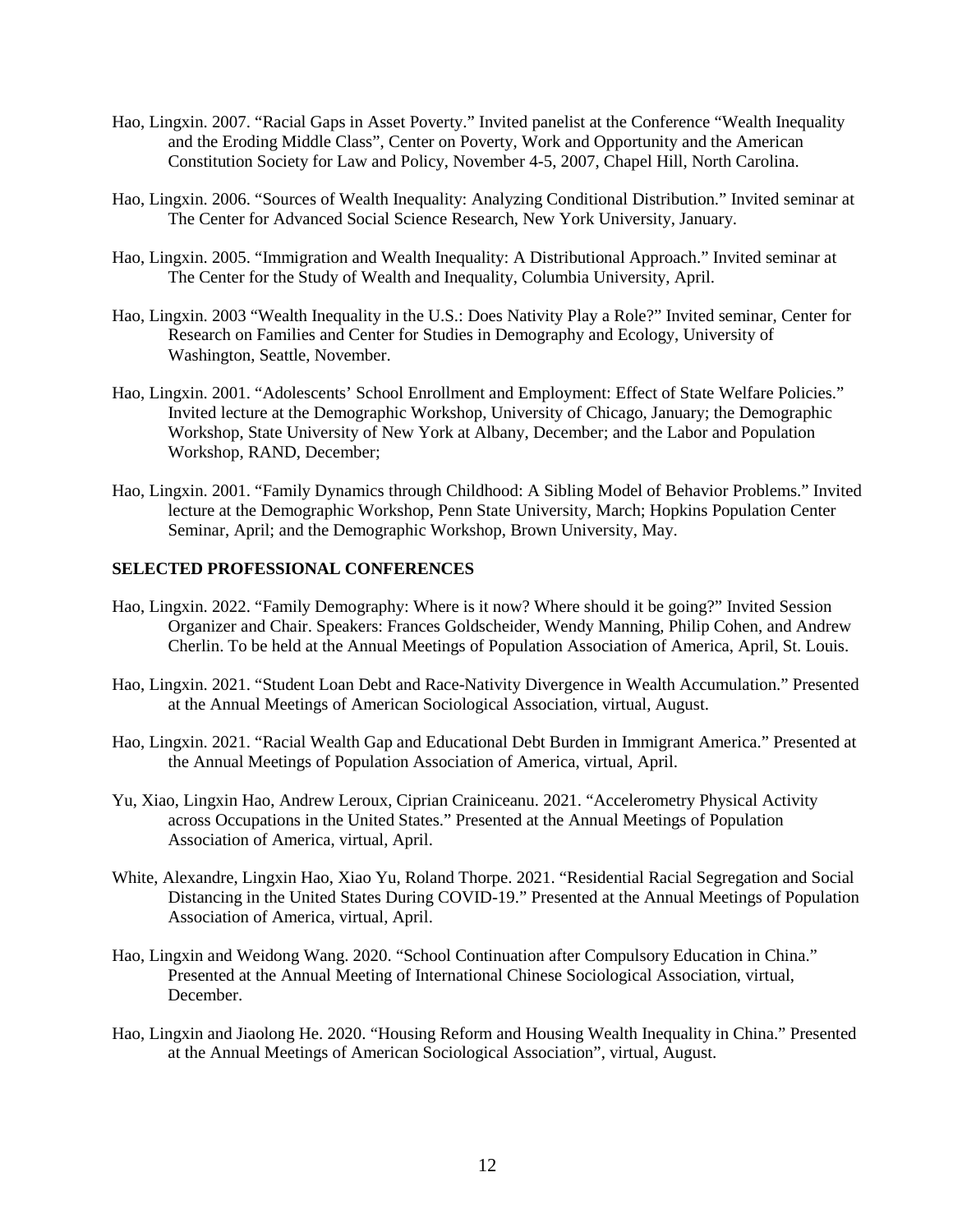- Hao, Lingxin, Angelo Mele, Joshua Cape, and Carey Priebe. 2020. "How Do Latent Positions of Workers and Labor Market Institutions in Employment Networks Affect Workers' Job Mobility and Economic Wellbeing?" Presented at the Annual Meetings of Population Association of America, virtual, April.
- Hao, Lingxin and D'Souza, Stephanie. 2019. "Confronting Data Challenges in Research on Early Conditions and Later Outcome Trajectories: Methods of Combining Samples of Panel Data." Presented at the Annual Meetings of Population Association of America, Austin, TX, April.
- Hao, Lingxin. 2018. "Labor Market Activities and Wealth of Immigrant and Native Americans." Presented at the Annual Meetings of American Sociological Association", Philadelphia, August.
- Hao, Lingxin and Zhang, Dong. 2018. "China's College Expansion and the Timing of College-to-Work Transition: A Natural Experiment." Presented at the Annual Meetings of American Sociological Association", Philadelphia, August.
- Hao, Lingxin. 2018. "A Dynamic Analysis of Intergenerational Mobility." Presented at the Conference of American Education Research Association, New York, April.
- D'Souza, Stephanie, Wang, Qi, and Hao, Lingxin. 2018. "Genotype, Social Environment, and Population Studies of Child Outcomes: Innovative Multi-sample Data Integration." Poster presentation at the Annual Meetings of Population Association of America, Denver, April.
- Hao, Lingxin and Dong Zhang. 2017. "The Young Adulthood of China's College-Educated: Pathways to First Skilled Employment." Presented at the Conference on "Labor Market Uncertainty for Youth and Young Adults." Singapore, November.
- Hao, Lingxin. 2017. "Early Parental Investment and Child Development Trajectories." Presented at the Annual Meetings of American Sociological Association", Montreal, August.
- Hao, Lingxin. 2017. "Self-employment and Business Wealth of Immigrants to the U.S." Presented at the RC28 Meetings, New York, August.
- Hao, Lingxin. 2017. "A Dynamic Perspective of Intergenerational Mobility." Presented at the 2017 Annual Meetings of Population Association of America, Chicago, April.
- Hao, Lingxin and Fu, Zhaohao. 2017. "Computational System Analysis through Social Interactions: The Emergence of Population-Scale Migration-promoting Network in China 1995-2000." Presented at the 2017 Annual Meetings of Population Association of America, Chicago, April.
- Hao, Lingxin and Lung, Shirley. 2016. "School Continuation after Compulsory Education in China and Taiwan." Presented at the Annual Meeting of American Sociological Association, Seattle, August.
- Hao, Lingxin. 2016. "Early Parental Investment and Childhood Human Capital Formation." Presented at the ISA RC28 Conference, Singapore, May.
- Hao, Lingxin and Fu, Zhaohao. 2016. "Understanding Cumulative Causation using Agent-based Modeling of Migrant Networks." Presented at the 2016 Annual Meetings of Population Association of America, Washington DC, April.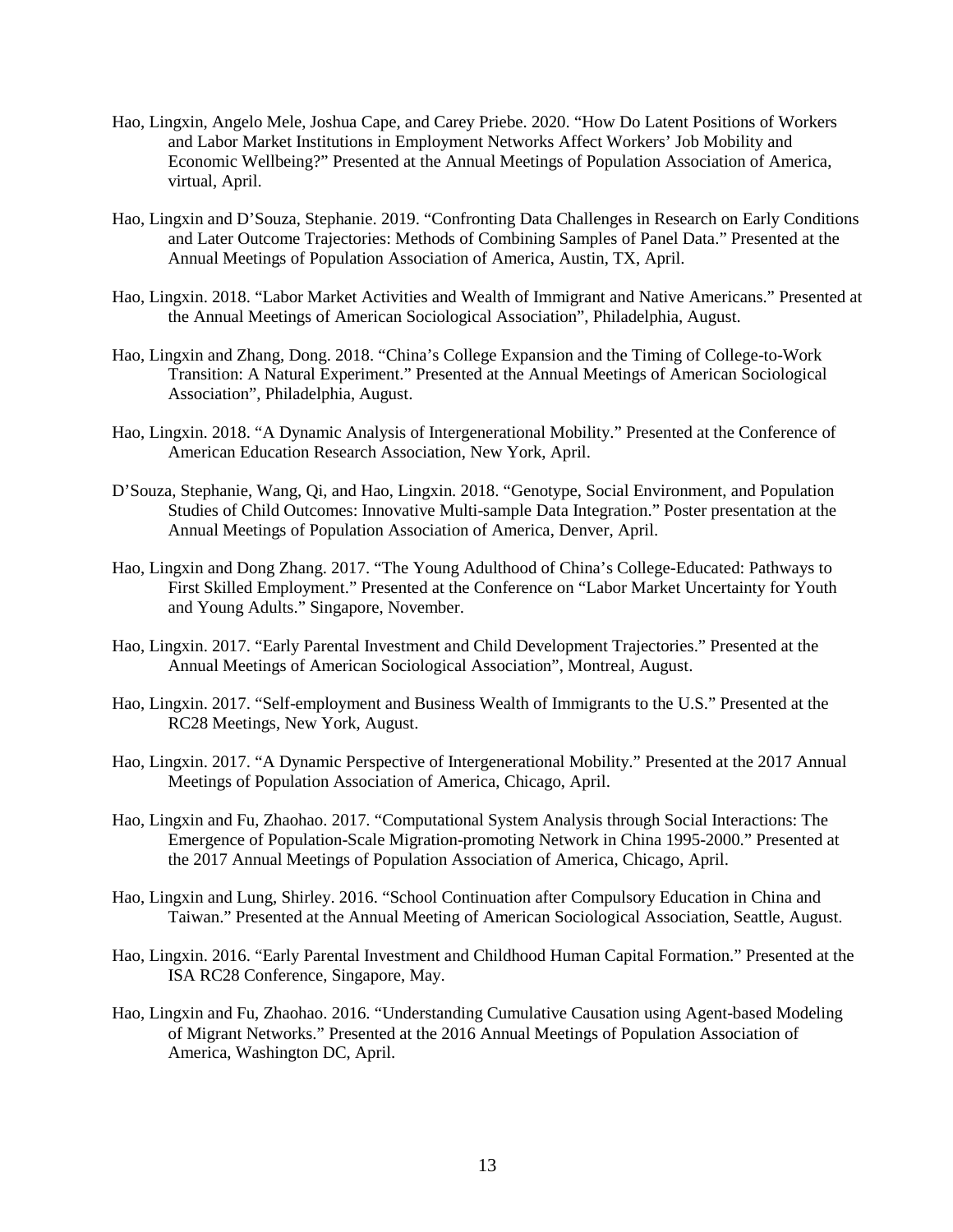- Hao, Lingxin, Lei, Puiwa, Yu, Xiao, Chen, Weiyi, and Hochstedt, Kirsten. 2016. "Rural-urban Migration and Cognitive Skills among Middle Schoolers in China." Presented at the 2016 Annual Meetings of Population Association of America, Washington DC, April.
- Hao, Lingxin and Yu, Xiao. 2016. "The Marginalization of the "Left Behind" in China's Rural-urban Migration Era." Presented at the 2016 Annual Meetings of American Educational Research Association, Washington DC, April.
- Hao, Lingxin. 2015. "Grounding Agent-based Modeling in Population Reality: Rural-urban Migration in China." Presented at the 2015 Annual Meetings of American Sociological Association, Chicago, August.
- Hao, Lingxin and Liang, Yucheng. 2015. "The Spatial and Career Mobility of China's Urban and Rural Labor Force." Presented at the 2015 Annual Meetings of American Sociological Association, Chicago, August.
- Hao, Lingxin and Emily Agree. 2015. "Intergenerational Transfers between Midlife Parents and Adult Children in China." Presented at the 2015 ISA RC06 Conference, Dublin, August.
- Hao, Lingxin. 2015. "China's Rural-urban Migration Systems and Compulsory Education Inequality." Presented at the ISA RC28 Conference, Tilberg, May.
- Hao, Lingxin. 2015. "Grounding Agent Based Modeling in Reality: Empirical Calibration and Validation." Presented at the Mid-Year ASA Methodology Conference, San Diego, April.
- Hao, Lingxin. 2015. "China's Rural-urban Migration Systems and the Reshaped Inequality of Compulsory Education." Presented at the 2015 Annual Meetings of American Education Research Association, Chicago, April.
- Hao, Lingxin, Mike Makowsky, and Andrew Cherlin. 2014. "Bridging Agent-Based Models and Population Reality: Rural-Urban Migration in China." Presented at the Workshop on "Recent Developments and Future Directions in Agent-Based Modeling in Population Studies." University of Leuven, Belgium, September.
- Hao, Lingxin and Siri Warkentien. 2014. "Skilled Immigrants to the United States during the Great Recession." Presented at the 2014 Annual Meetings of Population Association of America, Boston, May.
- Hao, Lingxin. 2013. "The Chinese Welfare State in the Making." Presented at the 2013 Annual Meetings of American Sociological Association, New York, August.
- Hao, Lingxin. 2013. Organizer of the Thematic Session "Inequality in China" for the 2013 Annual Meetings of American Sociological Association, New York, August.
- Hao, Lingxin. 2013. "Assessing Data on Rural Migration Collected in the Rural Origin: China Labor-force Dynamic Survey (CLDS)." Presented at the 2013 Annual Conference of North American Chinese Sociologists Association, New York, August.
- Hao, Lingxin and Charlie Mitchell. 2013. "Agent-Based Modeling of Rural Migration Decision and Action in China." Presented at the 2013 Annual Meetings of Population Association of America, New Orleans, April.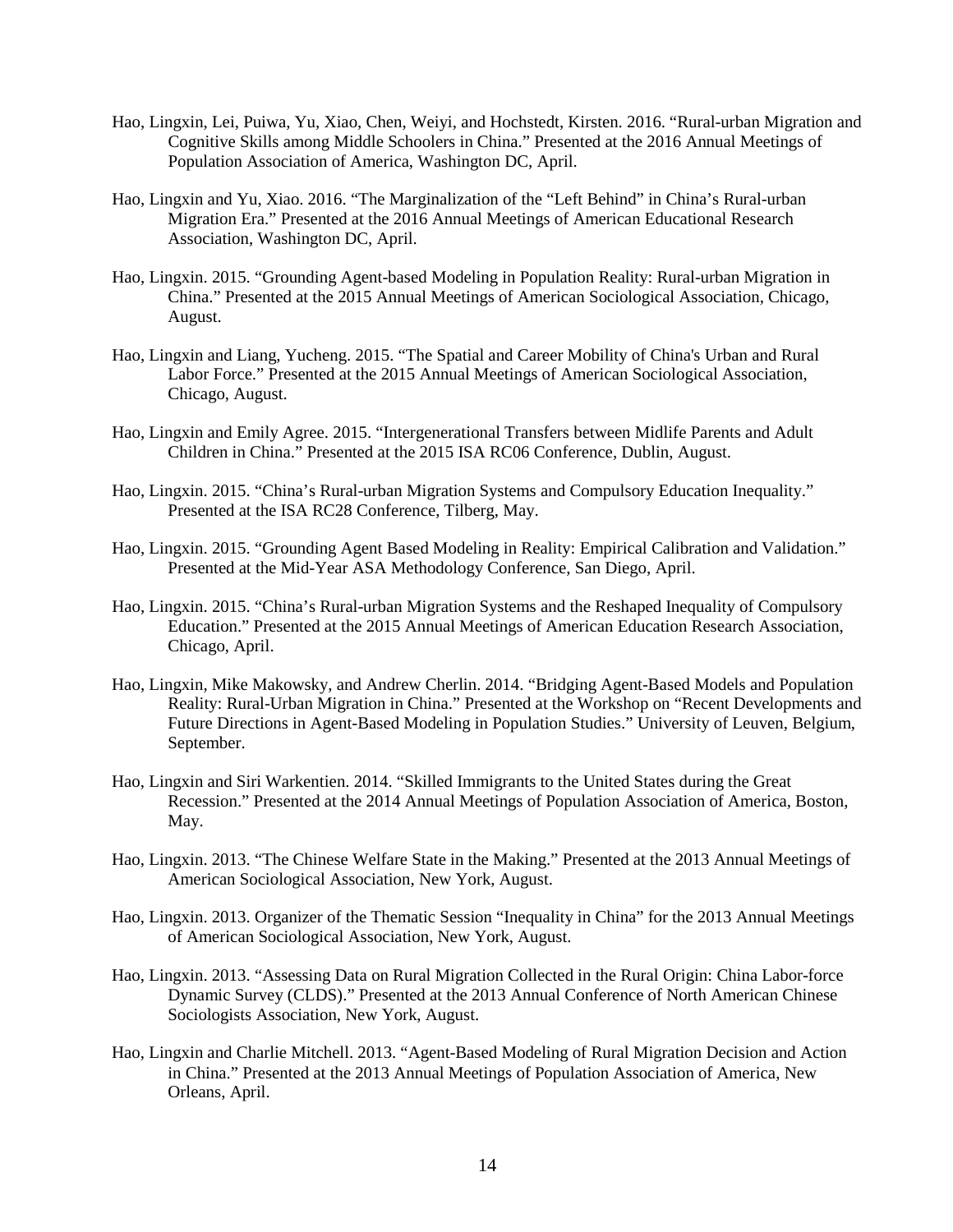- Hao, Lingxin and Siri Warkentien. 2013. "The Skill Formation of Individuals and Cohorts in Immigrant America's Knowledge Economy." Poster at the 2013 Annual Meetings of Population Association of America, New Orleans, April.
- Hao, Lingxin, Weidong Wang, and Yueping Song. 2013. "Children of Rural Migrants in Urban and Rural Places of Schooling: A Source of Rising Educational Inequality." Presented at the 2013 Annual Meetings of Association of Asian Studies, San Diego, March.
- Hao, Lingxin. 2012. "Family Structure and Income Trajectories before and during the Great Recession." Presented at the 2012 Annual Meetings of the American Sociological Association, Denver, August.
- Hao, Lingxin and Jean Yeung. 2012. "Racial Gaps in Consumption Expenditures on Children." Presented at the 2012 Annual Meetings of the American Sociological Association, Denver, August.
- Hao, Lingxin, Alfred Hu, and Jamie Lo. 2012. "Educational Inequality in China: The Role of both Schooling Place and Household Registration Status." Presented at the 2012 Annual Meetings of the International Sociological Association, RC28, Hong Kong, May.
- Hao, Lingxin, Chi Ciao, and Chin-chun Yi. 2012. "Protective and Risk Factors for Premarital Sex Onset among Taiwanese Youth: The Significance of Classroom Efficacy." Presented at the First World Congress on Taiwan Studies, Taipei, Taiwan, April.
- Hao, Lingxin. 2011. "Economic Inequality among American Children during the Great Recession." Presented at the 2011 Annual Meetings of the American Sociological Association, Los Vegas, August.
- Hao, Lingxin and Daniel Naiman. 2011. "Analyzing Inequality Trends: A Distribution Approach." Presented at the 2011 Annual Meetings of the American Sociological Association, Los Vegas, August.
- Hao, Lingxin. 2011. "Racial Disparities in Individual Earning Profiles: Recent Cohort Trends in the U.S." Presented at the 2011 Annual Meetings of Population Association of America, Washington DC, April.
- Hao, Lingxin. 2010. "Institutional and Individual Selection: The Case of High-Skilled Immigrants in the U.S." Presented at the 2010 Annual Meetings of the American Sociological Association, Atlanta, August.
- Hao, Lingxin. 2010. "A Model-Based Approach to Inequality: Net Effects of Social Stratification Factors." American Sociological Association Methodology Section Conference, University of Illinois, Urbana-Champaign, April.
- Hao, Lingxin, V. Joseph Hotz, Ginger Z. Jin, and Juan Pantano. 2009. "Asymmetric Information, Family Structure Trajectories, and Behavior Rule Updating." Presented at the 2009 Annual Meetings of the American Sociological Association, San Francisco, August.
- Nathenson, Robert and Hao, Lingxin. 2009. "Immigrant Policy Shift and Returns to Education among High-Skilled Workers." Presented at the 2009 Annual Meetings of the American Sociological Association, San Francisco, August.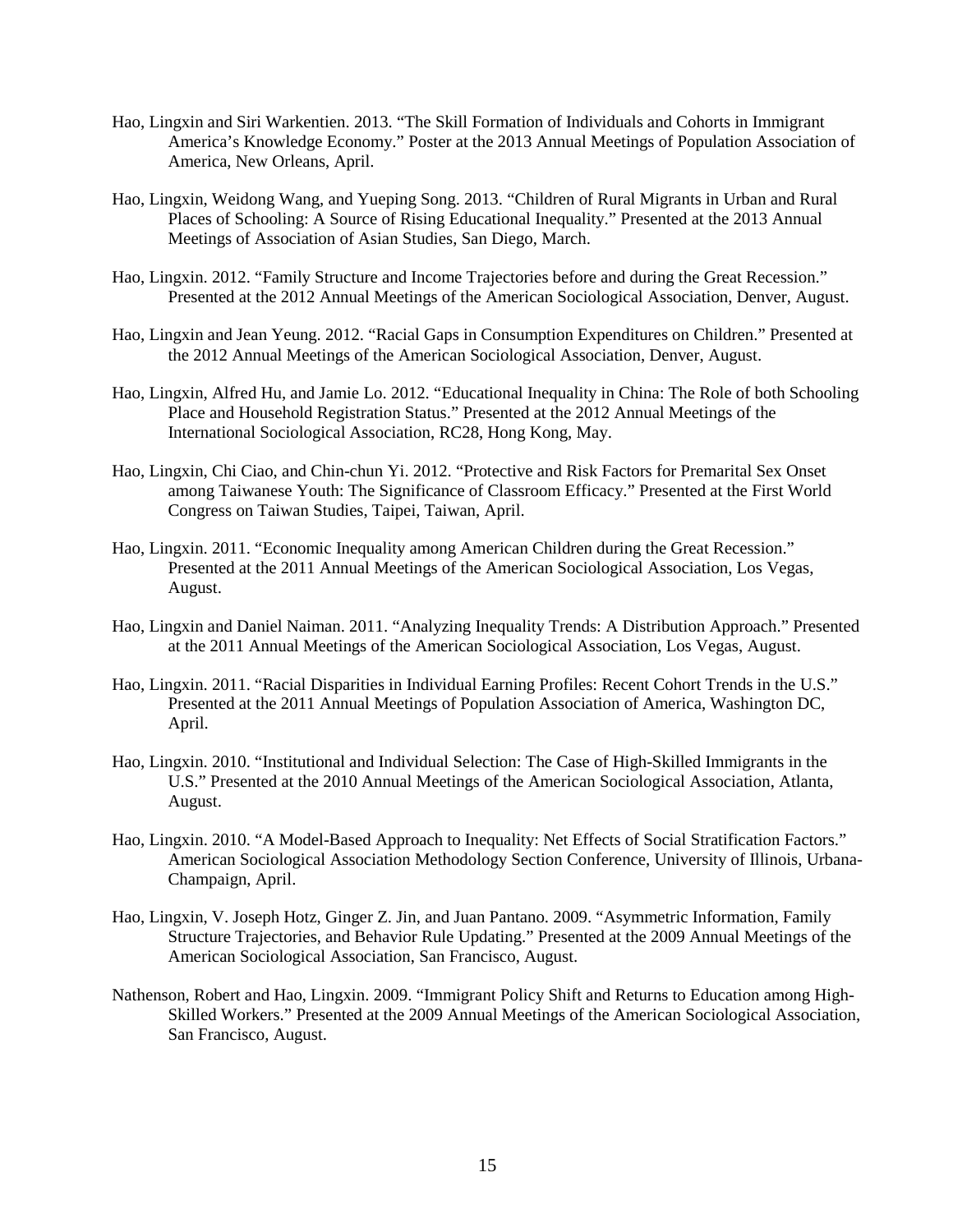- Hao, Lingxin, V. Joseph Hotz, Ginger Z. Jin, and Juan Pantano. 2009. "Parental Learning and Teenagers Risky Behavior." Presented at the 2009 Annual Meetings of the Population Association of America, Detroit, April.
- Hao, Lingxin. 2009. "Citizenship, Visa Types, and Racial Hierarchy in American High-Skilled Labor Market." Presented at the Racism, Immigration, and Citizenship Conference, Johns Hopkins University, Baltimore, April.
- Hao, Lingxin and Robert Nathenson. 2009. "The Horizontal Dimension of Education in Earning Stratification of the College-Educated Population in the U.S." Presented at the 2009 RC28 Spring Meetings of International Sociological Association, Beijing, China, May.
- Nathenson, Robert, and Hao, Lingxin. 2009. "Immigration Policy and Earning Differentials among High-Skilled Foreign- and Native-Born Americans." Presented at the 2009 RC28 Spring Meetings of International Sociological Association, Beijing, China, May.
- Hao, Lingxin. 2008. "Racial Gaps in Asset Poverty: Racial Hierarchy or Immigration?" Presented at the 2008 Annual Meetings of the American Sociological Association, Boston, August.
- Hao, Lingxin. 2008. "Workplace Non-Fatal Injuries among Immigrants to the U.S." Presented at the 2008 Annual Meetings of the Population Association of America, New Orleans, April.
- Hao, Lingxin and Suet-ling Pong. 2008. "Tipping and Neighborhood Causal Effects on Student Outcomes: A Regression Discontinuity Approach." Presented at the 2008 Annual Meetings of the American Education Research Association, New York, March.
- Hao Lingxin and Suet-ling Pong. 2007. "Institutional Arrangement of School and Intergenerational Mobility of the Disadvantaged." Presented at the Spencer Foundation Seminar, Chicago, Oct.
- Hao, Lingxin and Julie J. H. Kim. 2007. "A Decade's Trend of Racial Disparity in Unhealthy Body Mass 1995-2005: Quantile Regression and Decomposition." Presented at the 2007 Annual Meetings of the American Sociological Association, New York, August.
- Hao, Lingxin and Sahan Savas Karatasli. 2007. "Wealth Regime and Transnationalism: Emigrants' Investment in the Home Country." Presented at the 2007 Annual Meetings of the American Sociological Association, New York, August.
- Hao, Lingxin and Julie J. H. Kim. 2007. "Race-Ethnicity and Unhealthy Body Mass: A Quantile Regression Analysis." Presented at the 2007 Annual Meetings of the Population Association of America, New York, March.
- Hao Lingxin and Amy Lutz. 2007. "Black-White Segregation in Multiethnic Metropolis: How Does Multigroup Context Alter the Effect of Black-White Segregation for Blacks?" Presented at the 2007 Annual Meetings of the Population Association of America, New York, March.
- Hao, Lingxin. 2006. "The Complexity of Returns to Education: Race, Nativity, and Country and Field of Degree." Presented at National Science Foundation Workshop on the Study the Science and Engineering Workforce, MD, Arlington, October.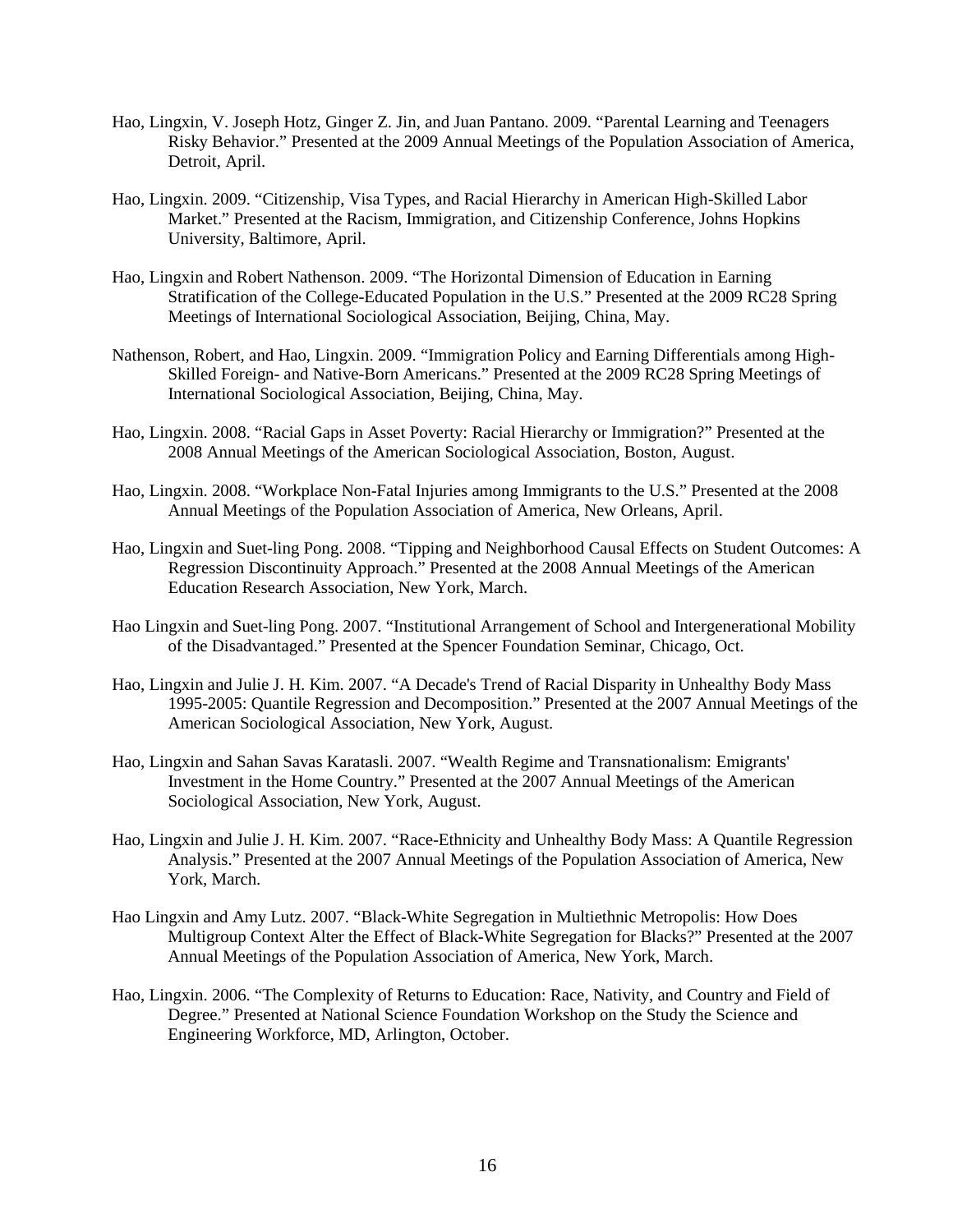- Hao, Lingxin and Wei-Jun Jean Yeung. 2006. "Childhood Consumption and Well-Being: A Mechanism of Intergenerational Transfer." Presented at the 2006 Annual Meetings of the American Sociological Association, Montreal, August.
- Hao, Lingxin. 2006. "Sources of Wealth Inequality: Analyzing Conditional Location and Shape Shifts." presented at the Research Committee on Social Stratification and Mobility (RC28) of the International Sociological Association (ISA) Spring meeting 2006 in Nijmegen, the Netherlands, May.
- Hao, Lingxin. 2006. "Trajectories of Birth, Welfare and Dropout: A Difference-in-differences Approach to Evaluating Welfare Reform." Presented at the 2006 Annual Meetings of the Population Association of America, Los Angeles, March.
- Pong, Suet-ling and Lingxin Hao. 2006. "Neighborhood and School Factors in the School Performance of Immigrants' Children." Presented at the 2006 Annual Meetings of the Population Association of America, Los Angeles, March.
- Hao, Lingxin and Eric Fong. 2005. "Understanding Residential Patterns in Multiethnic Cities and Suburbs in U.S. and Canada." Presented at the 2005 Annual Meetings of the Population Association of America, Philadelphia, Mach.
- Hao, Lingxin. 2004. "Effects of Race, Education and Immigration on Wealth Inequality: A Distributional Approach." Presented at the 2004 Annual Meetings of the American Sociological Association, San Francisco, August.
- Hao, Lingxin and Cagla Ozgur. 2004. "The Complexity of Returns to Education: Race, Nativity, and Country and Field of Degree." Presented at the 2004 Annual Meetings of the American Sociological Association, San Francisco, August.
- Hao, Lingxin. 2004. "Immigration and Wealth Inequality in the U.S." Presented at the 2004 Annual Meetings of the Population Association of America, Boston, April.
- Pong, Suet-ling and Lingxin Hao. 2004. "Neighborhood Characteristics and Immigrant Children's School Performance." Presented at the 2004 Annual Meetings of the Eastern Sociological Society, New York, February.
- Hao, Lingxin. 2003. "Trajectories of Birth, Welfare and Dropout: A Difference-in-differences Approach to Evaluating Welfare Reform." Presented at the 2003 Annual Meetings of the American Sociological Association, Atlanta, August.
- Hao, Lingxin. 2002. "Multilevel Modeling for Longitudinal Micro and Macro Data Analysis." Presented at the 2002 Annual Meetings of the American Sociological Association, Chicago, August.
- Hao, Lingxin, Nan M. Astone and Andrew J. Cherlin. 2002. "The Effects of Stringent Child Support and Welfare Policies on Non-marital, Teenage Childbearing." Presented at the 2002 Annual Meetings of the American Sociological Association, Chicago, August.
- Pong, Suet-ling, Lingxin Hao, and Erica Gardner. 2002. "Parental Involvement and Children's Educational Achievement: Immigrant Generational Differences." Presented at the 2002 Annual Meetings of the American Sociological Association, Chicago, August.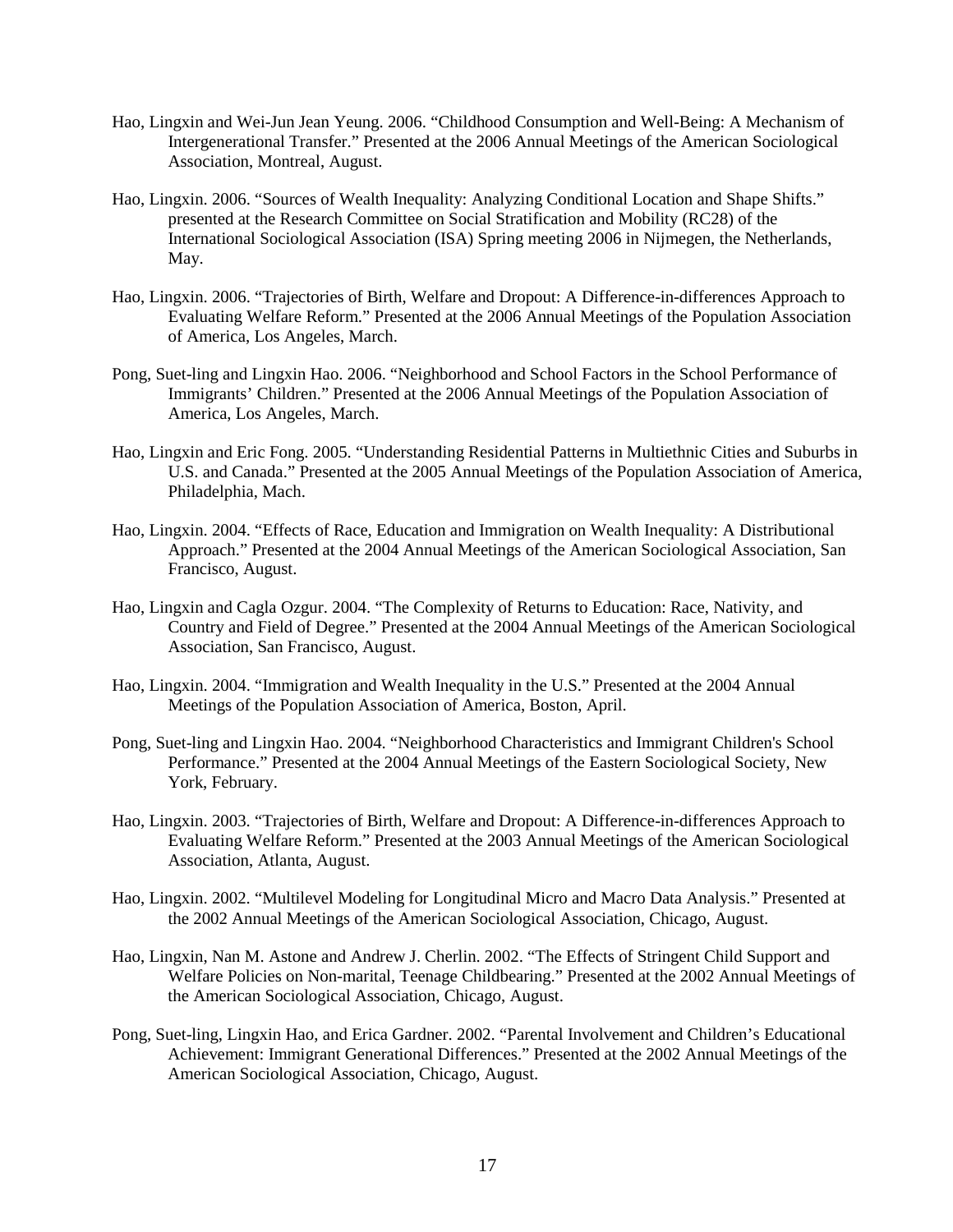- Porter, Laura, Lingxin Hao, David Bishai, and Ronald Gray. 2002. "HIV Status and Union Dissolution In Rakai, Uganda." Presented at the 2002 Annual Meetings of the Population Association of America, Atlanta, May.
- Hao, Lingxin and Guihua Xie. 2002. "Pathways to High School Graduation: Dynamic Model-Based, Microsimulation-Based Multi-State Life Tables." Presented at the 2002 Annual Meetings of the Population Association of America, Atlanta, May.
- Hao, Lingxin. 2001. "Wealth of Immigrant and Native-Born Americans." Presented at the 2001 Annual Meetings of the American Sociological Association, Anaheim, August.
- Hao, Lingxin and Guihua Xie. 2001. "Dynamic Microsimulation of Multistate Lifetables for Life Course Transitions." Presented at the Sixth Annual Meetings of the Methodology Section of the American Sociological Association, Minneapolis, May.
- Hao, Lingxin, V. Joseph Hotz and Ginger Z. Jin. 2000. "Games Daughters and Parents Play: Teenage Childbearing, Parental Reputation, and Strategic Transfers." Presented at the 2000 Annual Meetings of the American Sociological Association, Washington D.C., August.
- Hao, Lingxin. 2000. "Does Public Assistance Replace Private Support of Immigrants?" Presented at the 1999-2000 HHS-ASPE/Census Bureau Small Grants Conference, May 18-19, 2000, Washington D.C.
- Hao, Lingxin. 2000. "Does Public Assistance Replace Private Support Among Immigrants?" Presented at the 2000 Annual Meetings of the Population Association of America, Los Angeles.
- Hao, Lingxin. 2000. "The Life Course of Two Generations: A Measurement Issue." Presented at the Fifth Annual Meetings of the Methodology Section of the American Sociological Association, Los Angeles.
- Hao, Lingxin, V. Joseph Hotz and Ginger Z. Jin. 1999. "Games Daughters and Parents Play: Teenage Childbearing, Parental Reputation, and Strategic Transfers." Presented at the 1999 Annual Meetings of the Population Association of American, New York.
- Hao, Lingxin and Yukio Kawano. 1999. "Immigrants' Welfare Use and Opportunity for Coethnic Contact." Presented at the 1999 Annual Meetings of the American Sociological Association, Chicago.
- Hao, Lingxin. 1999. "Nested Heterogeneity and Difference in Differences." Presented at the Methodology Section Meeting, the American Sociological Association, March, Duke University and at the 1999 Annual Meetings of the American Sociological Association, Chicago.
- Hao, Lingxin and Guihua Xie. 1999. "The Complexity and Endogeneity of Family Structure in Explaining Children's Misbehavior." Presented at the 1999 Annual Meetings of the Population Association of American, New York.
- Hao, Lingxin. 1998. "A Sibling Analysis of Children's Academic Achievement: Effect of Teenage Childbearing, Childhood Experience, and Parenting." Presented at the 1998 Annual Meetings of the American Sociological Association, San Francisco.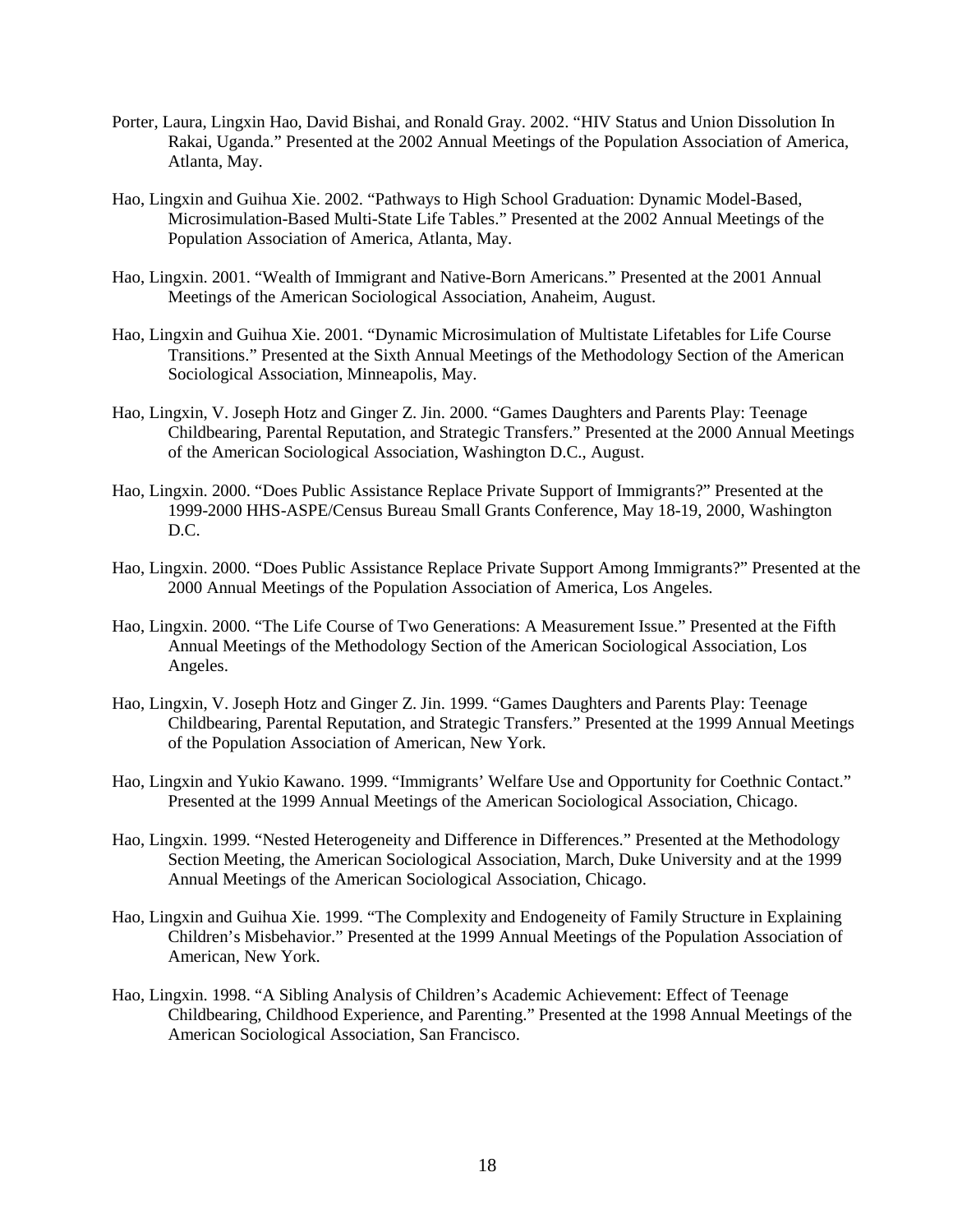- Hao, Lingxin, Ross Matsueda and Yang Zhao. 1998. "Children' Behavior Problems and Family Social Capital: A Dynamic Analysis of Siblings." Presented at the 1998 Annual Meetings of the Population Association of America, Chicago.
- Hao, Lingxin and Richard Johnson. 1998. "Family Structure, Social Ties, and Emotional Well-Being: Immigrants and Natives at Midlife." Presented at the 1998 Annual Meetings of the Population Association of America, Chicago.
- Hao, Lingxin and Ross Matsueda. 1997. "Teenage Childbearing, Social Capital, and Sibling Behavior Problems." Presented at the 1997 Annual Meeting of the American Sociological Association, Toronto.
- Hao, Lingxin. 1997. "Family Structure, Parental Input and Child Development." Presented at the 1997 Annual Meetings of the Population Association of America, Washington, D.C.
- Hao, Lingxin and Melissa Bonstead-Bruns. 1997. "Parent-Child Difference in Educational Expectations and Academic Achievement of Immigrant and Native Students." Presented at the 1997 Annual Meetings of the Population Association of America, Washington, D.C.
- Hao, Lingxin. 1996. "Family Social Capital for Children: The Second Generation and Natives." Presented at the 1996 Annual Meetings of the American Sociological Association, August, New York.
- Hao, Lingxin. 1996. "Ethnicity and Family Social Capital among Immigrant and Native Children." Presented at the 1996 Annual Meetings of the Population Association of America, May, New Orleans.
- Hao, Lingxin. 1995. "Family Structure, Private Transfers, and the Economic Well-Being of Children." Presented at the 1995 Annual Meetings of the Population Association of America, San Francisco.
- Hao, Lingxin, Jacob Klerman and Arleen Leibowitz. 1995. "Public Policy and Work of Mothers with Young Children." Presented at the 1995 Annual Meetings of the Population Association of America, San Francisco.
- Hao, Lingxin and Arleen Leibowitz. 1994. "Public Policies, Private Support and Single Mothers' Schooling, Work, and Child Care." Presented at the 1994 Annual Meetings of Population Association of America, May, Miami, and at the 1994 Summer Workshop of Institute for Research on Poverty, University of Wisconsin-Madison. RAND: Labor and Population Program Working Paper Series 94- 24. DRU-853-NICHD.
- Hao, Lingxin. 1993. "Support Systems, Mother's Home Time, and Children of Single Mothers." Presented at the 1993 Annual Meetings of the American Sociological Association, Miami Beach.
- Hao, Lingxin. 1993. "How Does a Single Mother Choose Between Kin and Welfare Support?" Presented at the 1993 Annual Meetings of the Population Association of America, April, Cincinnati, and the Aging, Development and Population Seminar at RAND, Santa Monica.
- Hao, Lingxin. 1992. "Poverty, Mother's Time at Home, and Child Development." Presented at the Summer Workshop "Problems of the Low-Income Population." Institute for Research on Poverty, University of Wisconsin-Madison, Madison, Wisconsin.